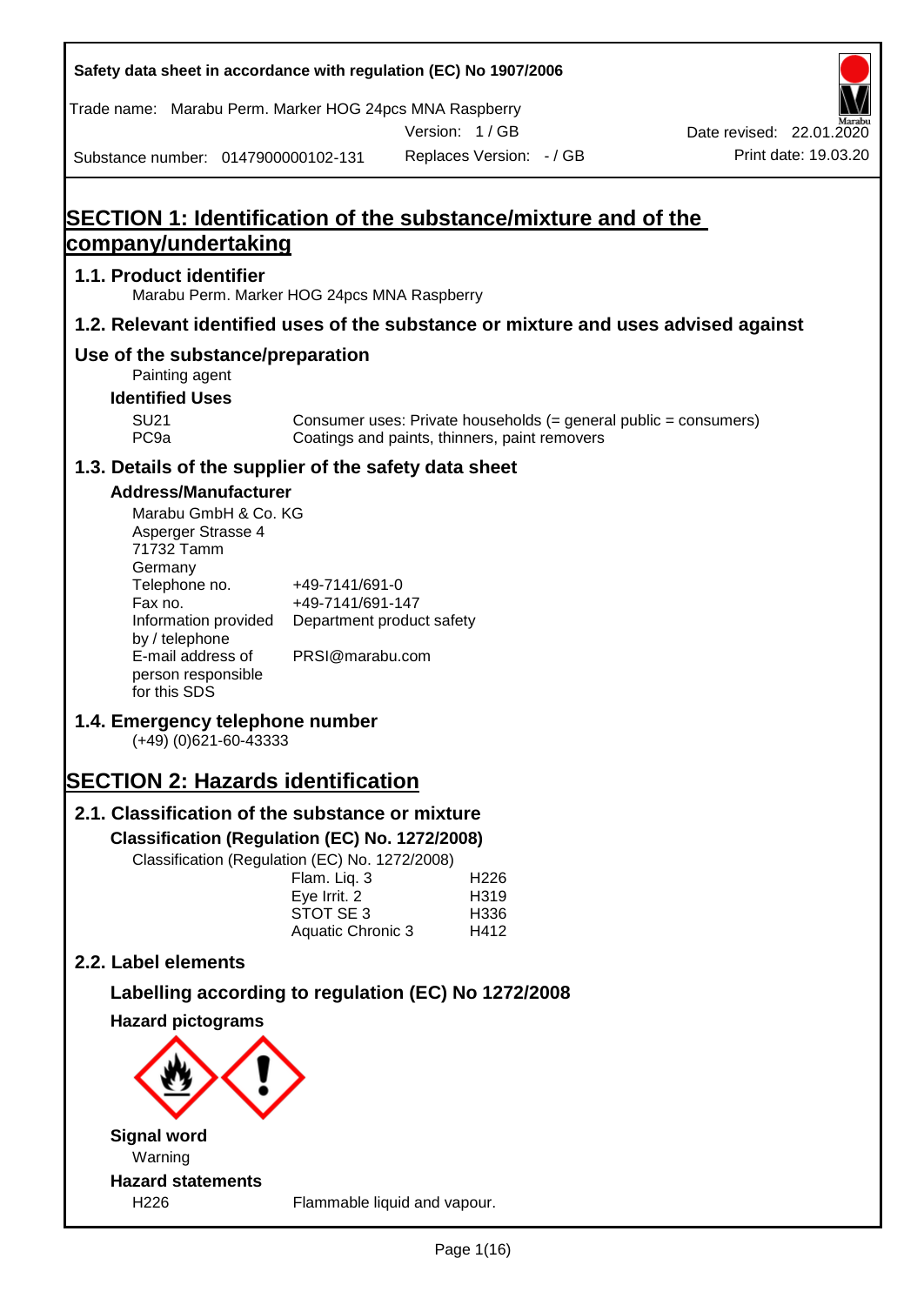| Safety data sheet in accordance with regulation (EC) No 1907/2006               |                                                       |      |                          |                          |      |                                                                                  |
|---------------------------------------------------------------------------------|-------------------------------------------------------|------|--------------------------|--------------------------|------|----------------------------------------------------------------------------------|
| Trade name: Marabu Perm. Marker HOG 24pcs MNA Raspberry                         |                                                       |      | Version: 1 / GB          |                          |      | Date revised: 22.01.2020                                                         |
| Substance number: 0147900000102-131                                             |                                                       |      |                          | Replaces Version: - / GB |      | Print date: 19.03.20                                                             |
| H319                                                                            | Causes serious eye irritation.                        |      |                          |                          |      |                                                                                  |
| H336                                                                            | May cause drowsiness or dizziness.                    |      |                          |                          |      |                                                                                  |
| H412                                                                            | Harmful to aquatic life with long lasting effects.    |      |                          |                          |      |                                                                                  |
| <b>Precautionary statements</b>                                                 |                                                       |      |                          |                          |      |                                                                                  |
| P <sub>101</sub>                                                                |                                                       |      |                          |                          |      | If medical advice is needed, have product container or label at hand.            |
| P <sub>102</sub>                                                                | Keep out of reach of children.                        |      |                          |                          |      |                                                                                  |
| P210                                                                            | sources. No smoking.                                  |      |                          |                          |      | Keep away from heat, hot surfaces, sparks, open flames and other ignition        |
| P264.1                                                                          | Wash hands thoroughly after handling.                 |      |                          |                          |      |                                                                                  |
| P271                                                                            | Use only outdoors or in a well-ventilated area.       |      |                          |                          |      |                                                                                  |
| P280                                                                            |                                                       |      |                          |                          |      | Wear protective gloves / protective clothing / eye protection / face protection. |
| P305+P351+P338                                                                  | lenses, if present and easy to do. Continue rinsing.  |      |                          |                          |      | IF IN EYES: Rinse cautiously with water for several minutes. Remove contact      |
| P405                                                                            | Store locked up.                                      |      |                          |                          |      |                                                                                  |
| P501.9                                                                          | Dispose of contents / container as problematic waste. |      |                          |                          |      |                                                                                  |
| Hazardous component(s) to be indicated on label (Regulation (EC) No. 1272/2008) |                                                       |      |                          |                          |      |                                                                                  |
| contains                                                                        | 1-Methoxy-2-propanol                                  |      |                          |                          |      |                                                                                  |
|                                                                                 |                                                       |      |                          |                          |      |                                                                                  |
| 2.3. Other hazards<br>No special hazards have to be mentioned.                  |                                                       |      |                          |                          |      |                                                                                  |
| <b>SECTION 3: Composition/information on ingredients</b>                        |                                                       |      |                          |                          |      |                                                                                  |
| 3.2. Mixtures                                                                   |                                                       |      |                          |                          |      |                                                                                  |
| <b>Hazardous ingredients</b>                                                    |                                                       |      |                          |                          |      |                                                                                  |
|                                                                                 |                                                       |      |                          |                          |      |                                                                                  |
| <b>Ethanol</b>                                                                  |                                                       |      |                          |                          |      |                                                                                  |
| CAS No.                                                                         | 64-17-5                                               |      |                          |                          |      |                                                                                  |
| EINECS no.                                                                      | 200-578-6                                             |      |                          |                          |      |                                                                                  |
| Registration no.                                                                | 01-2119457610-43                                      |      |                          |                          |      |                                                                                  |
| Concentration                                                                   | $>=$                                                  | 25   | $\sim$                   | 50                       | %    |                                                                                  |
| Classification (Regulation (EC) No. 1272/2008)                                  |                                                       |      |                          |                          |      |                                                                                  |
|                                                                                 | Flam. Liq. 2                                          |      | H <sub>225</sub>         |                          |      |                                                                                  |
|                                                                                 | Eye Irrit. 2                                          |      | H319                     |                          |      |                                                                                  |
|                                                                                 |                                                       |      |                          |                          |      |                                                                                  |
| Concentration limits (Regulation (EC) No. 1272/2008)                            | Eye Irrit. 2                                          | H319 |                          | $>= 50 \%$               |      |                                                                                  |
| 1-Methoxy-2-propanol                                                            |                                                       |      |                          |                          |      |                                                                                  |
| CAS No.                                                                         | 107-98-2                                              |      |                          |                          |      |                                                                                  |
| EINECS no.                                                                      | 203-539-1                                             |      |                          |                          |      |                                                                                  |
| Registration no.                                                                | 01-2119457435-35                                      |      |                          |                          |      |                                                                                  |
| Concentration                                                                   | $>=$                                                  | 25   | $\,<\,$                  | 50                       | %    |                                                                                  |
| Classification (Regulation (EC) No. 1272/2008)                                  |                                                       |      |                          |                          |      |                                                                                  |
|                                                                                 | STOT SE 3                                             |      | H336                     |                          |      |                                                                                  |
|                                                                                 | Flam. Liq. 3                                          |      | H <sub>226</sub>         |                          |      |                                                                                  |
|                                                                                 |                                                       |      |                          |                          |      |                                                                                  |
| <b>Benzyl alcohol</b>                                                           |                                                       |      |                          |                          |      |                                                                                  |
| CAS No.                                                                         | 100-51-6                                              |      |                          |                          |      |                                                                                  |
| EINECS no.                                                                      | 202-859-9                                             |      |                          |                          |      |                                                                                  |
| Registration no.                                                                | 01-2119492630-38                                      |      |                          |                          |      |                                                                                  |
| Concentration                                                                   | $>=$                                                  | 1    | $\overline{\phantom{0}}$ | 10                       | $\%$ |                                                                                  |
|                                                                                 |                                                       |      |                          |                          |      |                                                                                  |
| Classification (Regulation (EC) No. 1272/2008)                                  |                                                       |      |                          |                          |      |                                                                                  |
|                                                                                 | Acute Tox. 4                                          |      | H332                     |                          |      |                                                                                  |
|                                                                                 |                                                       |      |                          |                          |      |                                                                                  |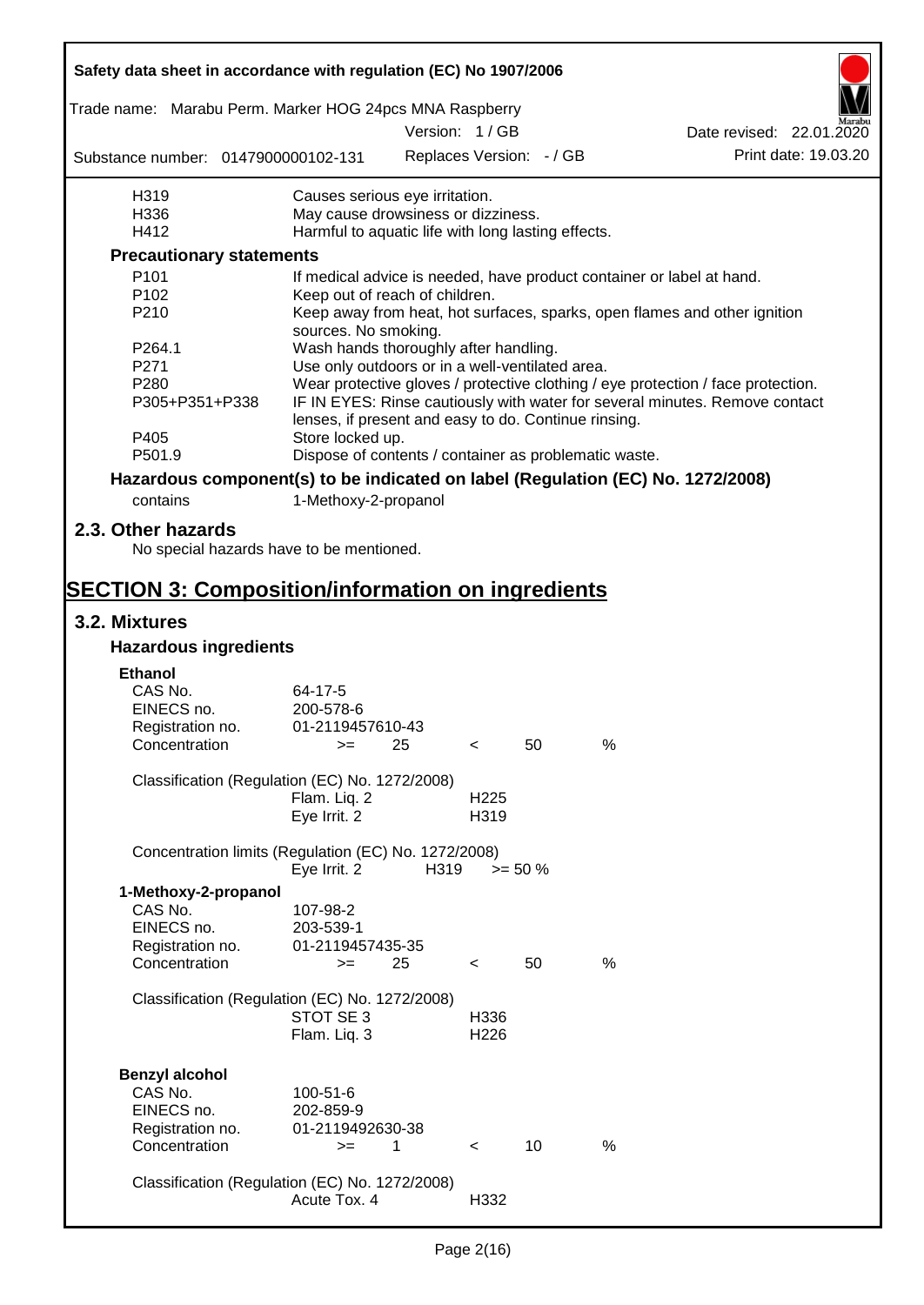|               | Safety data sheet in accordance with regulation (EC) No 1907/2006       |                          |                   |    |      |                          |                      |
|---------------|-------------------------------------------------------------------------|--------------------------|-------------------|----|------|--------------------------|----------------------|
| Trade name:   | Marabu Perm. Marker HOG 24pcs MNA Raspberry                             |                          |                   |    |      |                          | Marabu               |
|               |                                                                         | Version: 1/GB            |                   |    |      | Date revised: 22.01.2020 |                      |
|               | Substance number: 0147900000102-131                                     | Replaces Version: - / GB |                   |    |      |                          | Print date: 19.03.20 |
|               | Acute Tox. 4                                                            |                          | H302              |    |      |                          |                      |
|               | Eye Irrit. 2                                                            |                          | H <sub>3</sub> 19 |    |      |                          |                      |
|               | 3',6'-bis(diethylamino)spiro[isobenzofuran-1(3H),9'-[9H]xanthene]-3-one |                          |                   |    |      |                          |                      |
| CAS No.       | 509-34-2                                                                |                          |                   |    |      |                          |                      |
| EINECS no.    | 208-096-8                                                               |                          |                   |    |      |                          |                      |
| Concentration | $>=$                                                                    | 2,5                      | $\prec$           | 10 | $\%$ |                          |                      |
|               | Classification (Regulation (EC) No. 1272/2008)                          |                          |                   |    |      |                          |                      |
|               | Acute Tox. 4                                                            |                          | H302              |    |      |                          |                      |
|               | Eye Irrit. 2                                                            |                          | H <sub>3</sub> 19 |    |      |                          |                      |
|               | Aquatic Chronic 2                                                       |                          | H411              |    |      |                          |                      |

# **SECTION 4: First aid measures**

# **4.1. Description of first aid measures**

### **General information**

In all cases of doubt, or when symptoms persist, seek medical attention. Never give anything by mouth to an unconscious person. If unconscious place in recovery position and seek medical advice.

#### **After inhalation**

Remove to fresh air, keep patient warm and at rest. If breathing is irregular or stopped, administer artificial respiration.

#### **After skin contact**

Remove contaminated clothing. Wash skin thoroughly with soap and water or use recognised skin cleanser. Do NOT use solvents or thinners.

#### **After eye contact**

Remove contact lenses, irrigate copiously with clean, fresh water, holding the eyelids apart for at least 10 minutes and seek immediate medical advice.

#### **After ingestion**

If accidentally swallowed rinse the mouth with plenty of water (only if the person is conscious) and obtain immediate medical attention. Keep at rest. Do NOT induce vomiting.

# **4.2. Most important symptoms and effects, both acute and delayed**

Until now no symptoms known so far.

# **4.3. Indication of any immediate medical attention and special treatment needed**

# **Hints for the physician / treatment**

Treat symptomatically

# **SECTION 5: Firefighting measures**

# **5.1. Extinguishing media**

# **Suitable extinguishing media**

Recommended: alcohol resistant foam, CO2, powders, water spray/mist, Not be used for safety reasons: water *iet* 

# **5.2. Special hazards arising from the substance or mixture**

In the event of fire the following can be released: Carbon monoxide (CO); Carbon dioxide (CO2); dense black smoke; Nitrogen oxides (NOx); Sulphur oxides; Hydrogen chloride (HCl)

# **5.3. Advice for firefighters**

# **Special protective equipment for fire-fighting**

Cool closed containers exposed to fire with water. Do not allow run-off from fire fighting to enter drains or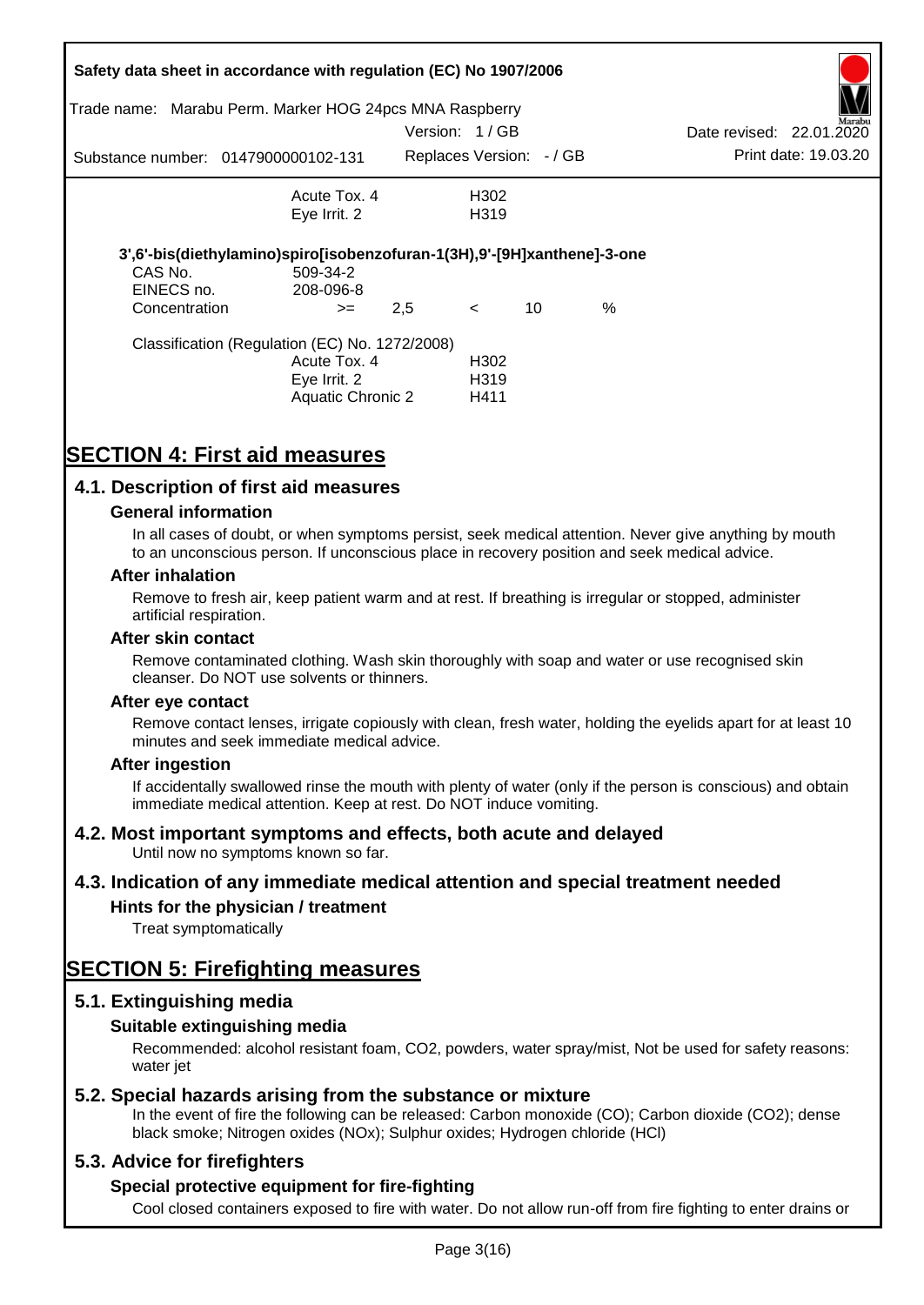

Trade name: Marabu Perm. Marker HOG 24pcs MNA Raspberry

Version: 1 / GB

Replaces Version: - / GB Print date: 19.03.20 Date revised: 22.01.

Substance number: 0147900000102-131

water courses.

# **SECTION 6: Accidental release measures**

# **6.1. Personal precautions, protective equipment and emergency procedures**

Exclude sources of ignition and ventilate the area. Avoid breathing vapours. Refer to protective measures listed in Sections 7 and 8.

# **6.2. Environmental precautions**

Do not allow to enter drains or waterways. If the product contaminates lakes, rivers or sewage, inform appropriate authorities in accordance with local regulations.

# **6.3. Methods and material for containment and cleaning up**

Contain and collect spillage with non-combustible absorbent materials, e.g. sand, earth, vermiculite, diatomaceous earth and place in container for disposal according to local regulations (see section 13). Clean preferably with a detergent - avoid use of solvents.

# **6.4. Reference to other sections**

Information regarding Safe handling, see Section 7. Information regarding personal protective measures, see Section 8. Information regarding waste disposal, see Section 13.

# **SECTION 7: Handling and storage**

# **7.1. Precautions for safe handling**

# **Advice on safe handling**

Prevent the creation of flammable or explosive concentrations of vapour in air and avoid vapour concentration higher than the occupational exposure limits. In addition, the product should only be used in areas from which all naked lights and other sources of ignition have been excluded. Electrical equipment should be protected to the appropriate standard. Mixture may charge electrostatically: always use earthing leads when transferring from one container to another. Operators should wear anti-static footwear and clothing and floors should be of the conducting type. Isolate from sources of heat, sparks and open flame. No sparking tools should be used. Avoid skin and eye contact. Avoid the inhalation of particulates and spray mist arising from the application of this mixture. Smoking, eating and drinking shall be prohibited in application area. For personal protection see Section 8. Never use pressure to empty: container is not a pressure vessel. Always keep in containers of same material as the original one. Comply with the health and safety at work laws. Do not allow to enter drains or water courses.

# **Advice on protection against fire and explosion**

Vapours are heavier than air and may spread along floors. Vapours may form explosive mixtures with air.

### **Classification of fires / temperature class / Ignition group / Dust explosion class**

| Classification of fires | B (Combustible liquid substances) |
|-------------------------|-----------------------------------|
| Temperature class       | T3                                |

# **7.2. Conditions for safe storage, including any incompatibilities**

# **Requirements for storage rooms and vessels**

Electrical installations/working materials must comply with the local applied technological safety standards. Storage rooms in which filling operations take place must have a conducting floor. Store in accordance with national regulation

#### **Hints on storage assembly**

Store away from oxidising agents, from strongly alkaline and strongly acid materials.

# **Further information on storage conditions**

Observe label precautions. Store between 15 and 30 °C in a dry, well ventilated place away from sources of heat and direct sunlight. Keep container tightly closed. Keep away from sources of ignition. No smoking. Prevent unauthorised access. Containers which are opened must be carefully resealed and kept upright to prevent leakage.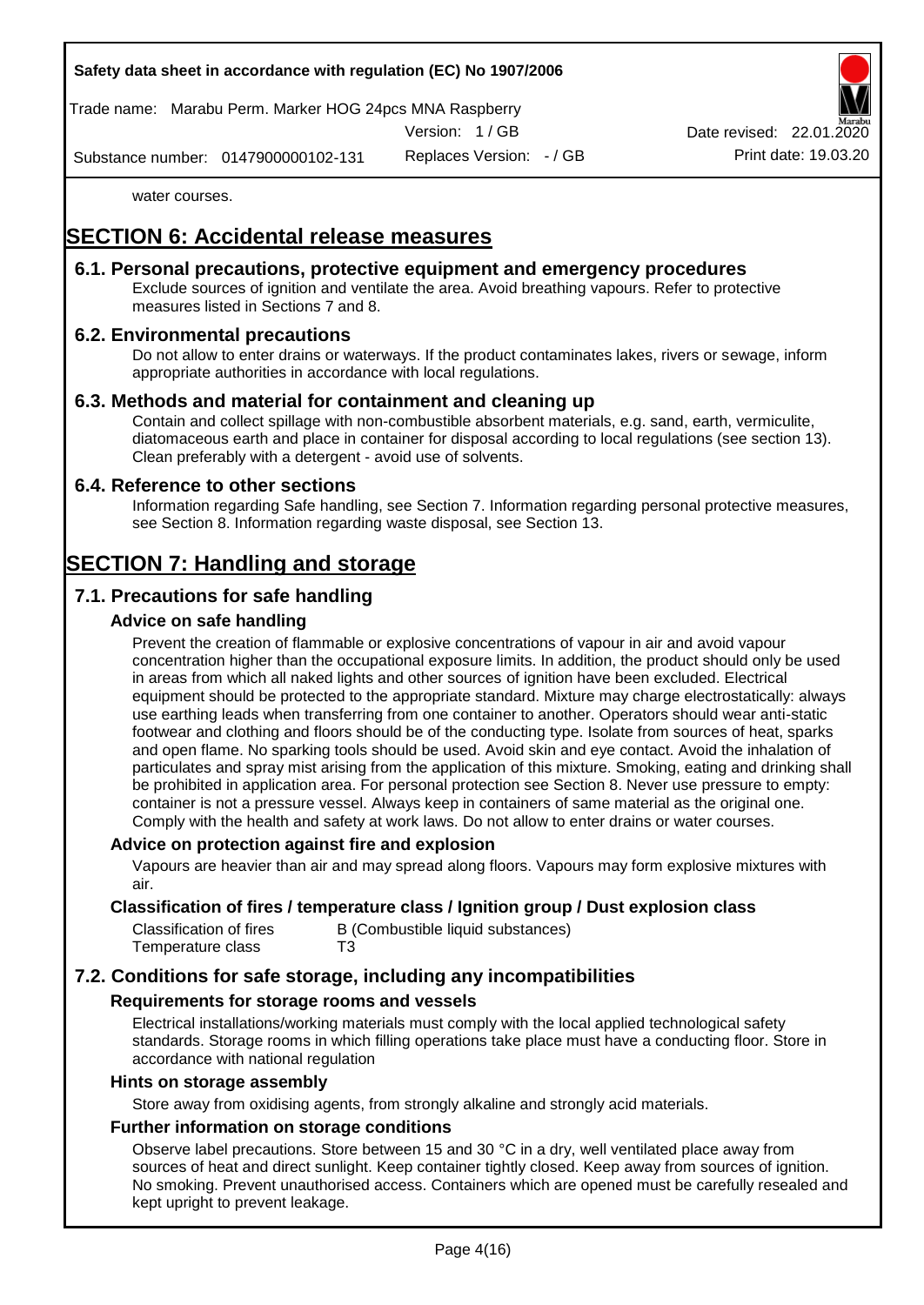| Safety data sheet in accordance with regulation (EC) No 1907/2006                  |            |                                |      |                   |                          |
|------------------------------------------------------------------------------------|------------|--------------------------------|------|-------------------|--------------------------|
| Trade name: Marabu Perm. Marker HOG 24pcs MNA Raspberry                            |            | Version: 1/GB                  |      |                   | Date revised: 22.01.2020 |
| Substance number: 0147900000102-131                                                |            | Replaces Version: - / GB       |      |                   | Print date: 19.03.20     |
| 7.3. Specific end use(s)<br>Painting agent                                         |            |                                |      |                   |                          |
| <b>SECTION 8: Exposure controls/personal protection</b><br>8.1. Control parameters |            |                                |      |                   |                          |
| <b>Exposure limit values</b>                                                       |            |                                |      |                   |                          |
| <b>Ethanol</b>                                                                     |            |                                |      |                   |                          |
| List                                                                               | EH40       |                                |      |                   |                          |
| <b>Type</b>                                                                        | <b>WEL</b> |                                |      |                   |                          |
| Value                                                                              | 1920       | mg/m <sup>3</sup>              | 1000 | ppm(V)            |                          |
| <b>Status: 2011</b>                                                                |            |                                |      |                   |                          |
| 1-Methoxy-2-propanol                                                               |            |                                |      |                   |                          |
| List                                                                               | EH40       |                                |      |                   |                          |
| <b>Type</b>                                                                        | WEL        |                                |      |                   |                          |
| Value                                                                              | 375        | mg/m <sup>3</sup>              | 100  | ppm(V)            |                          |
| Short term exposure limit                                                          | 560        | mg/m <sup>3</sup>              | 150  | ppm(V)            |                          |
| Skin resorption / sensibilisation: Sk;                                             |            | <b>Status: 2011</b>            |      |                   |                          |
| <b>Derived No/Minimal Effect Levels (DNEL/DMEL)</b>                                |            |                                |      |                   |                          |
| <b>Ethanol</b>                                                                     |            |                                |      |                   |                          |
| Type of value                                                                      |            | Derived No Effect Level (DNEL) |      |                   |                          |
| Reference group                                                                    | Worker     |                                |      |                   |                          |
| Duration of exposure                                                               | Long term  |                                |      |                   |                          |
| Route of exposure                                                                  | inhalative |                                |      |                   |                          |
| Mode of action                                                                     |            | Systemic effects               |      |                   |                          |
| Concentration                                                                      |            | 950                            |      | mg/m <sup>3</sup> |                          |
| Type of value                                                                      |            | Derived No Effect Level (DNEL) |      |                   |                          |
| Reference group                                                                    | Worker     |                                |      |                   |                          |
| Duration of exposure                                                               | Short term |                                |      |                   |                          |
| Route of exposure                                                                  | inhalative |                                |      |                   |                          |
| Mode of action                                                                     |            | Local effects                  |      |                   |                          |
| Concentration                                                                      |            | 1900                           |      | mg/m <sup>3</sup> |                          |
|                                                                                    |            |                                |      |                   |                          |
| Type of value                                                                      |            | Derived No Effect Level (DNEL) |      |                   |                          |
| Reference group                                                                    | Worker     |                                |      |                   |                          |
| Duration of exposure                                                               | Long term  |                                |      |                   |                          |
| Route of exposure                                                                  | dermal     |                                |      |                   |                          |
| Mode of action                                                                     |            | Systemic effects               |      |                   |                          |
| Concentration                                                                      |            | 343                            |      | mg/kg/d           |                          |
| Type of value                                                                      |            | Derived No Effect Level (DNEL) |      |                   |                          |
| Reference group                                                                    | Consumer   |                                |      |                   |                          |
| Duration of exposure                                                               | Long term  |                                |      |                   |                          |
| Route of exposure                                                                  | inhalative |                                |      |                   |                          |
| Mode of action                                                                     |            | Systemic effects               |      |                   |                          |
| Concentration                                                                      |            | 114                            |      | mg/m <sup>3</sup> |                          |
|                                                                                    |            |                                |      |                   |                          |
| Type of value                                                                      |            | Derived No Effect Level (DNEL) |      |                   |                          |
| Reference group                                                                    | Consumer   |                                |      |                   |                          |
| Duration of exposure                                                               | Short term |                                |      |                   |                          |
| Route of exposure<br>Mode of action                                                | inhalative | Local effects                  |      |                   |                          |
| Concentration                                                                      |            | 950                            |      | mg/m <sup>3</sup> |                          |
|                                                                                    |            |                                |      |                   |                          |

Ī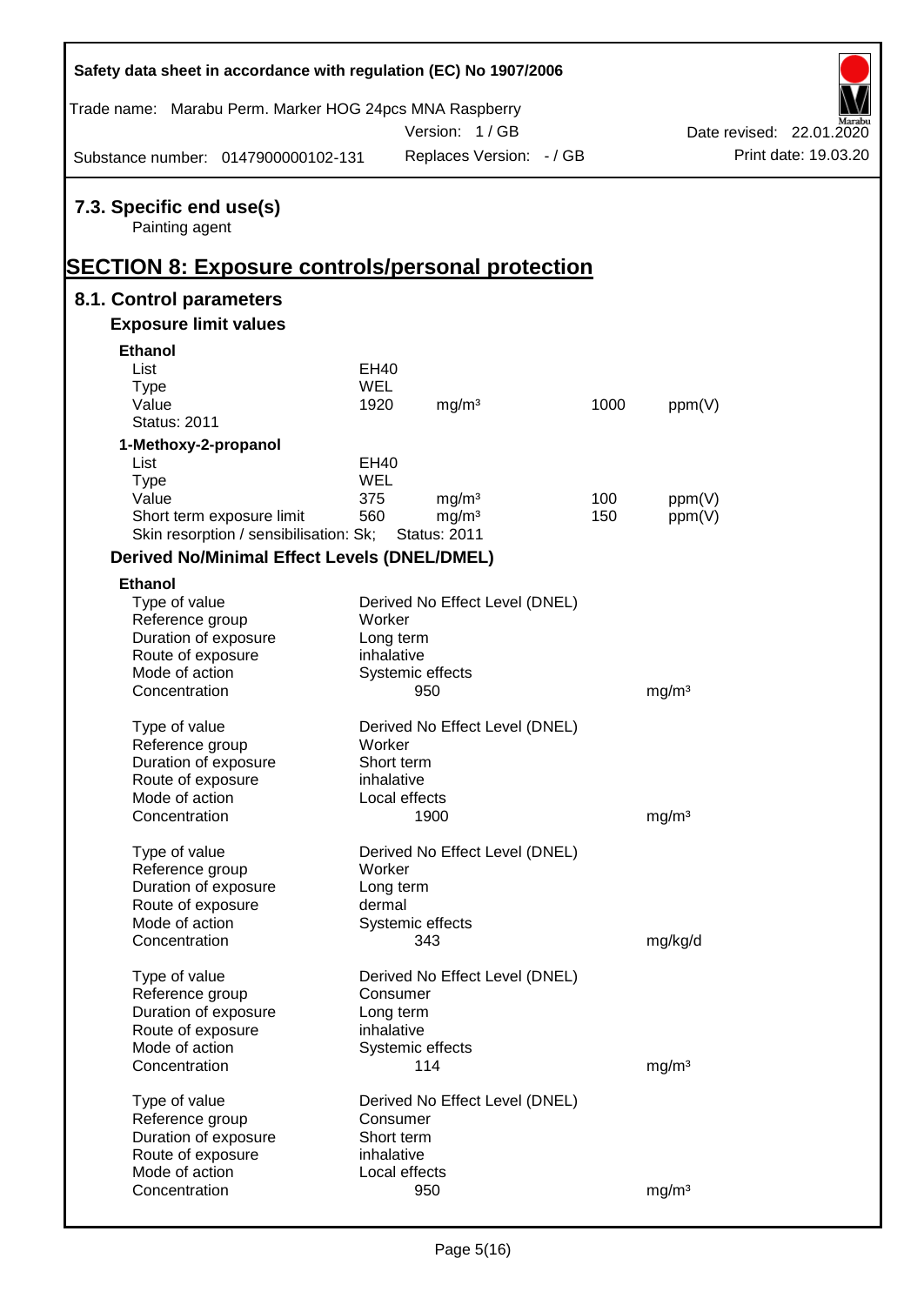| Safety data sheet in accordance with regulation (EC) No 1907/2006 |                                |                          |
|-------------------------------------------------------------------|--------------------------------|--------------------------|
| Trade name: Marabu Perm. Marker HOG 24pcs MNA Raspberry           | Version: 1/GB                  | Date revised: 22.01.2020 |
| Substance number: 0147900000102-131                               | Replaces Version: - / GB       | Print date: 19.03.20     |
| Type of value                                                     | Derived No Effect Level (DNEL) |                          |
| Reference group                                                   | Consumer                       |                          |
| Duration of exposure                                              | Long term                      |                          |
| Route of exposure                                                 | dermal                         |                          |
| Mode of action                                                    | Systemic effects               |                          |
| Concentration                                                     | 206                            | mg/kg/d                  |
| Type of value                                                     | Derived No Effect Level (DNEL) |                          |
| Reference group                                                   | Consumer                       |                          |
| Duration of exposure                                              | Long term                      |                          |
| Route of exposure                                                 | oral                           |                          |
| Mode of action                                                    | Systemic effects               |                          |
| Concentration                                                     | 87                             | mg/kg/d                  |
|                                                                   |                                |                          |
| 1-Methoxy-2-propanol<br>Type of value                             | Derived No Effect Level (DNEL) |                          |
| Reference group                                                   | Worker                         |                          |
| Duration of exposure                                              | Acute                          |                          |
| Route of exposure                                                 | inhalative                     |                          |
| Mode of action                                                    | Local effects                  |                          |
| Concentration                                                     | 553,5                          | mg/m <sup>3</sup>        |
|                                                                   |                                |                          |
| Type of value                                                     | Derived No Effect Level (DNEL) |                          |
| Reference group                                                   | Worker                         |                          |
| Duration of exposure                                              | Long term                      |                          |
| Route of exposure                                                 | dermal                         |                          |
| Mode of action                                                    | Systemic effects               |                          |
| Concentration                                                     | 50,6                           | mg/person/<br>d          |
|                                                                   |                                |                          |
| Type of value                                                     | Derived No Effect Level (DNEL) |                          |
| Reference group                                                   | Worker                         |                          |
| Duration of exposure                                              | Long term                      |                          |
| Route of exposure                                                 | inhalative                     |                          |
| Mode of action                                                    | Systemic effects               |                          |
| Concentration                                                     | 369                            | mg/m <sup>3</sup>        |
| Type of value                                                     | Derived No Effect Level (DNEL) |                          |
| Reference group                                                   | <b>General Population</b>      |                          |
| Duration of exposure                                              | Long term                      |                          |
| Route of exposure                                                 | dermal                         |                          |
| Mode of action                                                    | Systemic effects               |                          |
| Concentration                                                     | 18,1                           | mg/kg                    |
|                                                                   |                                |                          |
| Type of value                                                     | Derived No Effect Level (DNEL) |                          |
| Reference group                                                   | <b>General Population</b>      |                          |
| Duration of exposure                                              | Long term<br>inhalative        |                          |
| Route of exposure<br>Mode of action                               |                                |                          |
| Concentration                                                     | Systemic effects<br>43,9       | mg/m <sup>3</sup>        |
|                                                                   |                                |                          |
| Type of value                                                     | Derived No Effect Level (DNEL) |                          |
| Reference group                                                   | <b>General Population</b>      |                          |
| Duration of exposure                                              | Long term                      |                          |
| Route of exposure                                                 | oral                           |                          |
| Mode of action                                                    | Systemic effects               |                          |
| Concentration                                                     | 3,3                            | mg/kg/d                  |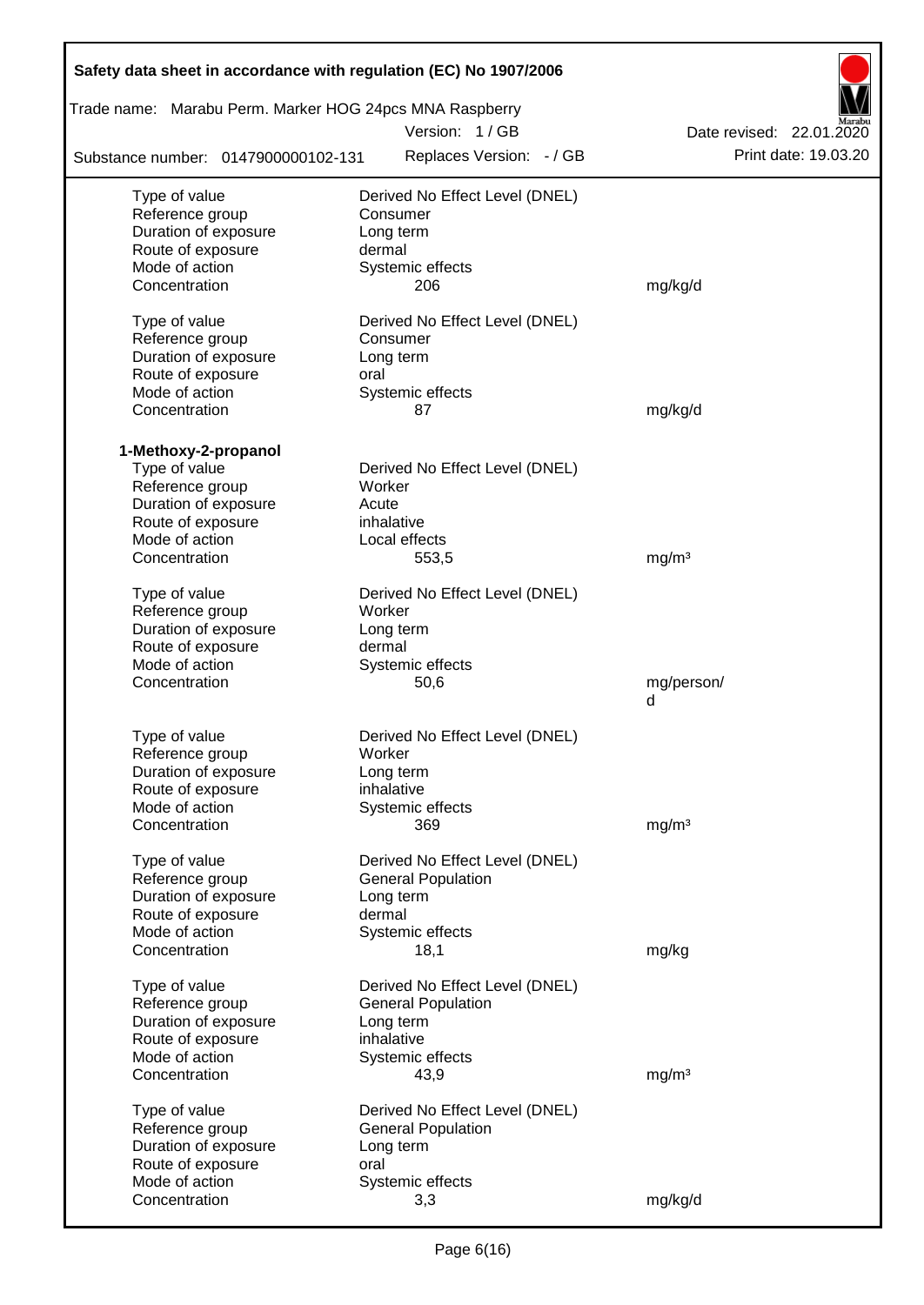Trade name: Marabu Perm. Marker HOG 24pcs MNA Raspberry

Version: 1 / GB

Substance number: 0147900000102-131

Replaces Version: - / GB Print date: 19.03.20 Date revised: 22.01.2020

| <b>Benzyl alcohol</b> |                                |                   |
|-----------------------|--------------------------------|-------------------|
| Type of value         | Derived No Effect Level (DNEL) |                   |
| Reference group       | Worker                         |                   |
| Duration of exposure  | Long term                      |                   |
| Route of exposure     | inhalative                     |                   |
| Mode of action        | Systemic effects               |                   |
| Concentration         | 22                             | mg/m <sup>3</sup> |
|                       |                                |                   |
| Type of value         | Derived No Effect Level (DNEL) |                   |
| Reference group       | Worker                         |                   |
| Duration of exposure  | Short term                     |                   |
| Route of exposure     | inhalative                     |                   |
| Mode of action        | Systemic effects               |                   |
| Concentration         | 110                            | mg/m <sup>3</sup> |
|                       |                                |                   |
| Type of value         | Derived No Effect Level (DNEL) |                   |
| Reference group       | Worker                         |                   |
| Duration of exposure  | Long term                      |                   |
|                       |                                |                   |
| Route of exposure     | dermal                         |                   |
| Mode of action        | Systemic effects               |                   |
| Concentration         | 8                              | mg/kg/d           |
|                       |                                |                   |
| Type of value         | Derived No Effect Level (DNEL) |                   |
| Reference group       | Worker                         |                   |
| Duration of exposure  | Short term                     |                   |
| Route of exposure     | dermal                         |                   |
| Mode of action        | Systemic effects               |                   |
| Concentration         | 40                             | mg/kg/d           |
|                       |                                |                   |
| Type of value         | Derived No Effect Level (DNEL) |                   |
| Reference group       | Consumer                       |                   |
| Duration of exposure  | Long term                      |                   |
| Route of exposure     | inhalative                     |                   |
| Mode of action        | Systemic effects               |                   |
| Concentration         | 5,4                            | mg/m <sup>3</sup> |
|                       |                                |                   |
| Type of value         | Derived No Effect Level (DNEL) |                   |
| Reference group       | Consumer                       |                   |
| Duration of exposure  | Short term                     |                   |
| Route of exposure     | inhalative                     |                   |
| Mode of action        | Systemic effects               |                   |
| Concentration         | 27                             | mg/m <sup>3</sup> |
|                       |                                |                   |
| Type of value         | Derived No Effect Level (DNEL) |                   |
| Reference group       | Consumer                       |                   |
| Duration of exposure  | Long term                      |                   |
| Route of exposure     | dermal                         |                   |
| Mode of action        | Systemic effects               |                   |
| Concentration         | 4                              | mg/kg/d           |
|                       |                                |                   |
| Type of value         | Derived No Effect Level (DNEL) |                   |
| Reference group       | Consumer                       |                   |
| Duration of exposure  | Short term                     |                   |
| Route of exposure     | dermal                         |                   |
| Mode of action        |                                |                   |
|                       | Systemic effects               |                   |
| Concentration         | 20                             | mg/kg/d           |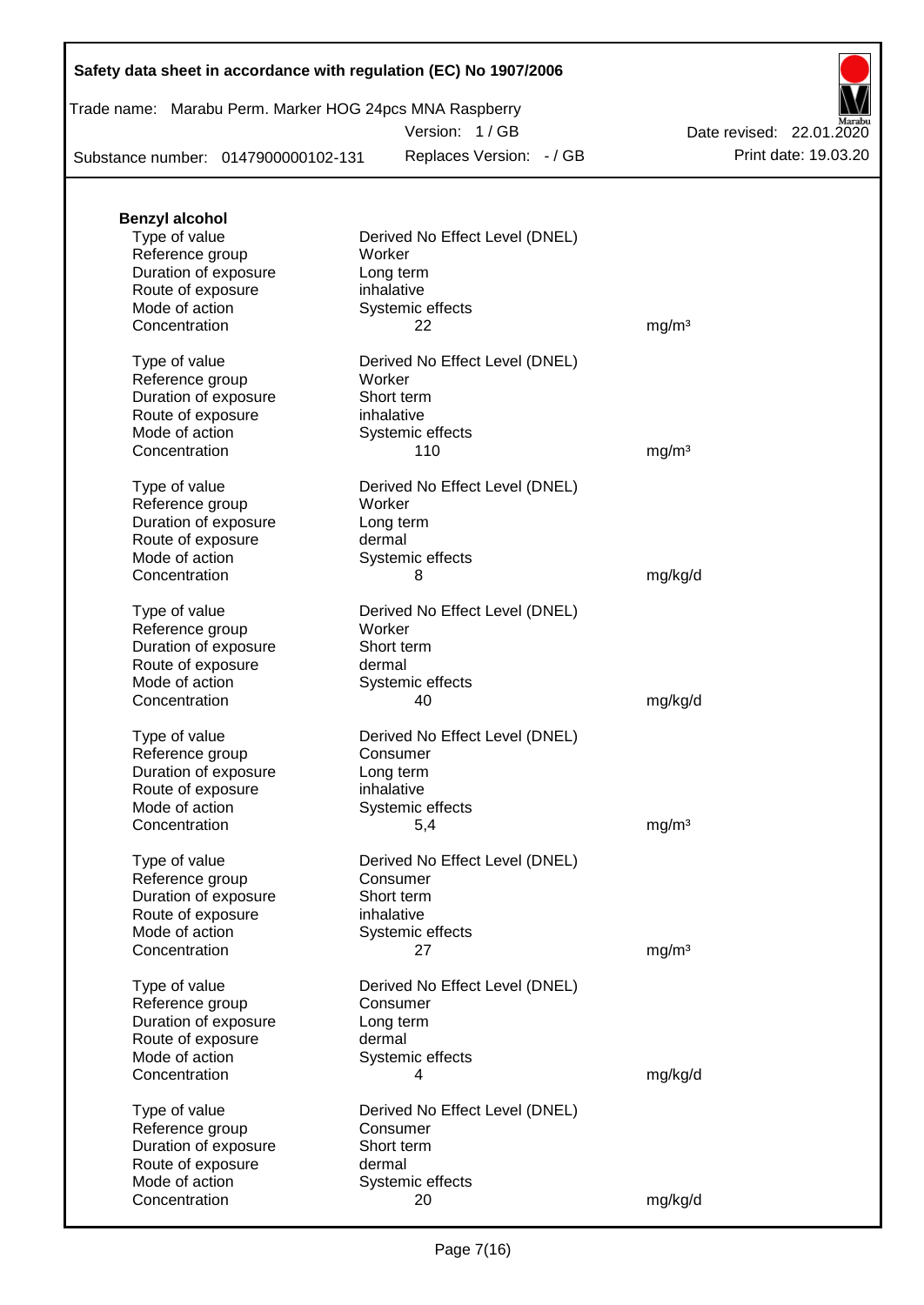| Trade name: Marabu Perm. Marker HOG 24pcs MNA Raspberry |             |                                |                          |  |
|---------------------------------------------------------|-------------|--------------------------------|--------------------------|--|
|                                                         |             | Version: 1/GB                  | Date revised: 22.01.2020 |  |
| Substance number: 0147900000102-131                     |             | Replaces Version: - / GB       | Print date: 19.03.20     |  |
| Type of value                                           |             | Derived No Effect Level (DNEL) |                          |  |
| Reference group                                         |             | Consumer                       |                          |  |
| Duration of exposure                                    |             | Long term                      |                          |  |
| Route of exposure                                       | oral        |                                |                          |  |
| Mode of action                                          |             | Systemic effects               |                          |  |
| Concentration                                           |             | 4                              | mg/kg/d                  |  |
| Type of value                                           |             | Derived No Effect Level (DNEL) |                          |  |
| Reference group                                         |             | Consumer                       |                          |  |
| Duration of exposure                                    |             | Short term                     |                          |  |
| Route of exposure                                       | oral        |                                |                          |  |
| Mode of action                                          |             | Systemic effects               |                          |  |
| Concentration                                           |             | 20                             | mg/kg/d                  |  |
| <b>Predicted No Effect Concentration (PNEC)</b>         |             |                                |                          |  |
| <b>Ethanol</b>                                          |             |                                |                          |  |
| Type of value                                           | <b>PNEC</b> |                                |                          |  |
| <b>Type</b>                                             |             | Freshwater                     |                          |  |
| Concentration                                           |             | 0,96                           | mg/l                     |  |
| Type of value                                           | <b>PNEC</b> |                                |                          |  |
| <b>Type</b>                                             |             | Saltwater                      |                          |  |
| Concentration                                           |             | 0,79                           | mg/l                     |  |
| Type of value                                           | <b>PNEC</b> |                                |                          |  |
| Type                                                    |             | Water (intermittent release)   |                          |  |
| Concentration                                           |             | 2,75                           | mg/l                     |  |
| Type of value                                           | <b>PNEC</b> |                                |                          |  |
| Type                                                    |             | Sewage treatment plant (STP)   |                          |  |
| Concentration                                           |             | 580                            | mg/l                     |  |
| Type of value                                           | <b>PNEC</b> |                                |                          |  |
| Type                                                    |             | Freshwater sediment            |                          |  |
| Concentration                                           |             | 3,6                            | mg/kg                    |  |
| Type of value                                           | <b>PNEC</b> |                                |                          |  |
| Type                                                    |             | Marine sediment                |                          |  |
| Concentration                                           |             | 2,9                            | mg/kg                    |  |
| Type of value                                           | <b>PNEC</b> |                                |                          |  |
| <b>Type</b>                                             | Soil        |                                |                          |  |
| Concentration                                           |             | 0,63                           | mg/kg                    |  |
| 1-Methoxy-2-propanol                                    |             |                                |                          |  |
| Type of value                                           | <b>PNEC</b> |                                |                          |  |
| <b>Type</b>                                             |             | Freshwater                     |                          |  |
| Concentration                                           |             | 10                             | mg/l                     |  |
| Type of value                                           | <b>PNEC</b> |                                |                          |  |
| <b>Type</b>                                             | Water       |                                |                          |  |
| Concentration                                           |             | 41,6                           | mg/kg                    |  |
| Type of value                                           | <b>PNEC</b> |                                |                          |  |
| <b>Type</b>                                             |             | Sediment                       |                          |  |
| Concentration                                           |             | 41,6                           | mg/kg                    |  |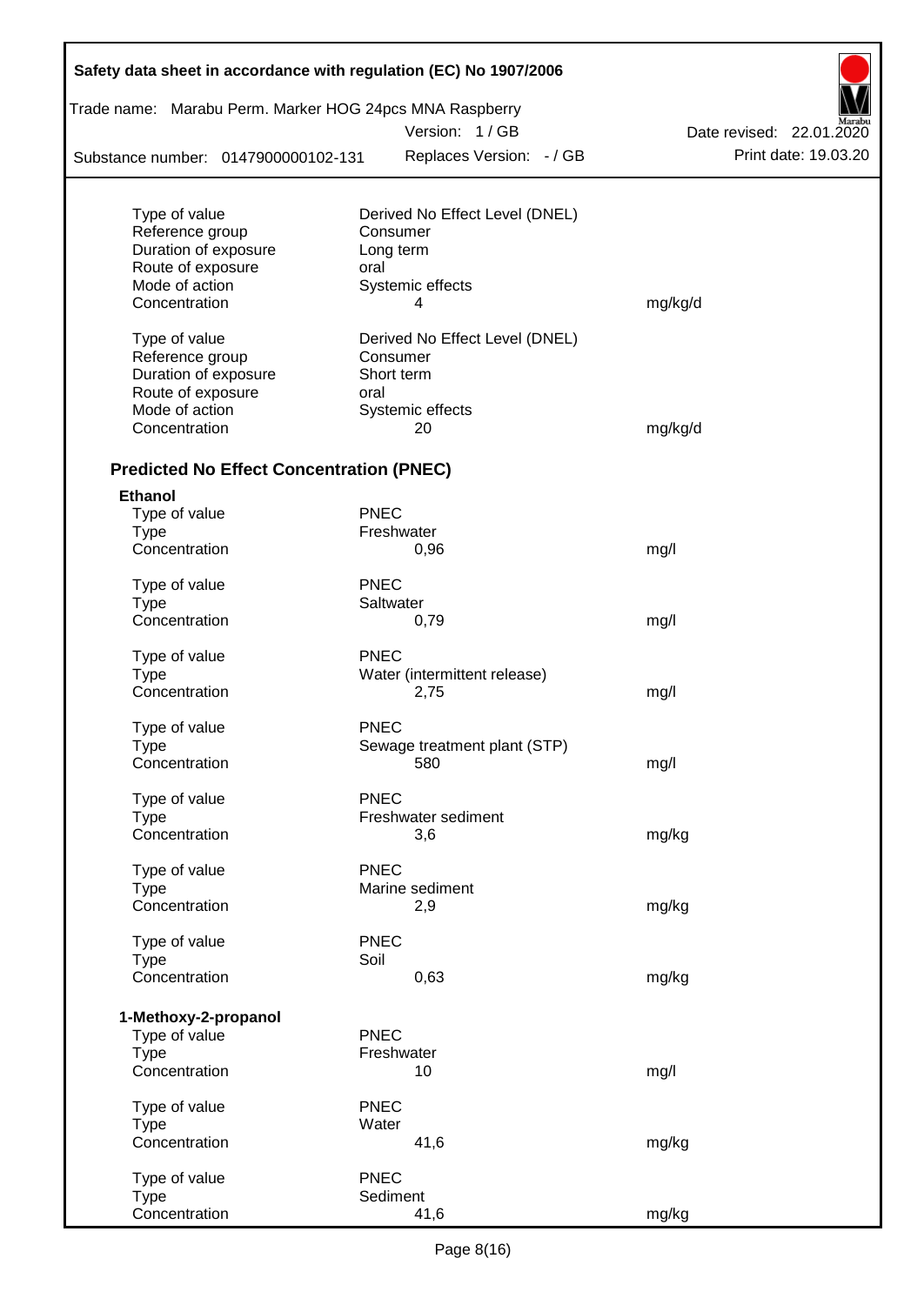|                                     |             | Trade name: Marabu Perm. Marker HOG 24pcs MNA Raspberry<br>Version: 1/GB | Date revised: 22.01.2020 |
|-------------------------------------|-------------|--------------------------------------------------------------------------|--------------------------|
| Substance number: 0147900000102-131 |             | Replaces Version: - / GB                                                 | Print date: 19.03.20     |
| Type of value                       | <b>PNEC</b> |                                                                          |                          |
| <b>Type</b>                         |             | Marine sediment                                                          |                          |
| Concentration                       |             | 4,17                                                                     | mg/kg                    |
| Type of value                       | <b>PNEC</b> |                                                                          |                          |
| <b>Type</b>                         | Soil        |                                                                          |                          |
| Concentration                       |             | 2,47                                                                     | mg/kg                    |
| Type of value                       | <b>PNEC</b> |                                                                          |                          |
| <b>Type</b>                         |             | Sewage treatment plant (STP)                                             |                          |
| Concentration                       |             | 100                                                                      | mg/l                     |
| <b>Benzyl alcohol</b>               |             |                                                                          |                          |
| Type of value                       | <b>PNEC</b> |                                                                          |                          |
| <b>Type</b>                         |             | Freshwater                                                               |                          |
| Concentration                       |             | 1                                                                        | mg/l                     |
| Type of value                       | <b>PNEC</b> |                                                                          |                          |
| <b>Type</b>                         |             | Saltwater                                                                |                          |
| Concentration                       |             | 0,1                                                                      | mg/l                     |
| Type of value                       | <b>PNEC</b> |                                                                          |                          |
| <b>Type</b>                         |             | Water (intermittent release)                                             |                          |
| Concentration                       |             | 2,3                                                                      | mg/l                     |
| Type of value                       | <b>PNEC</b> |                                                                          |                          |
| <b>Type</b>                         |             | Sewage treatment plant (STP)                                             |                          |
| Concentration                       |             | 39                                                                       | mg/l                     |
| Type of value                       | <b>PNEC</b> |                                                                          |                          |
| Type                                |             | Freshwater sediment                                                      |                          |
| Concentration                       |             | 5,27                                                                     | mg/kg                    |
| Type of value                       | <b>PNEC</b> |                                                                          |                          |
| <b>Type</b>                         |             | Marine sediment                                                          |                          |
| Concentration                       |             | 0,527                                                                    | mg/kg                    |
| Type of value                       | <b>PNEC</b> |                                                                          |                          |
| <b>Type</b>                         | Soil        |                                                                          |                          |
| Concentration                       |             | 0,456                                                                    | mg/kg                    |

# **8.2. Exposure controls**

#### **Exposure controls**

Provide adequate ventilation. Where reasonably practicable this should be achieved by the use of local exhaust ventilation and good general extraction. If these are not sufficient to maintain concentrations of particulates and solvent vapour below the OEL, suitable respiratory protection must be worn.

#### **Respiratory protection**

If workers are exposed to concentrations above the exposure limit they must use appropriate, certified respirators. Full mask, filter A

#### **Hand protection**

There is no one glove material or combination of materials that will give unlimited resistance to any individual or combination of chemicals.

For prolonged or repeated handling nitrile rubber gloves with textile undergloves are required. Material thickness  $\rightarrow$  0.5 mm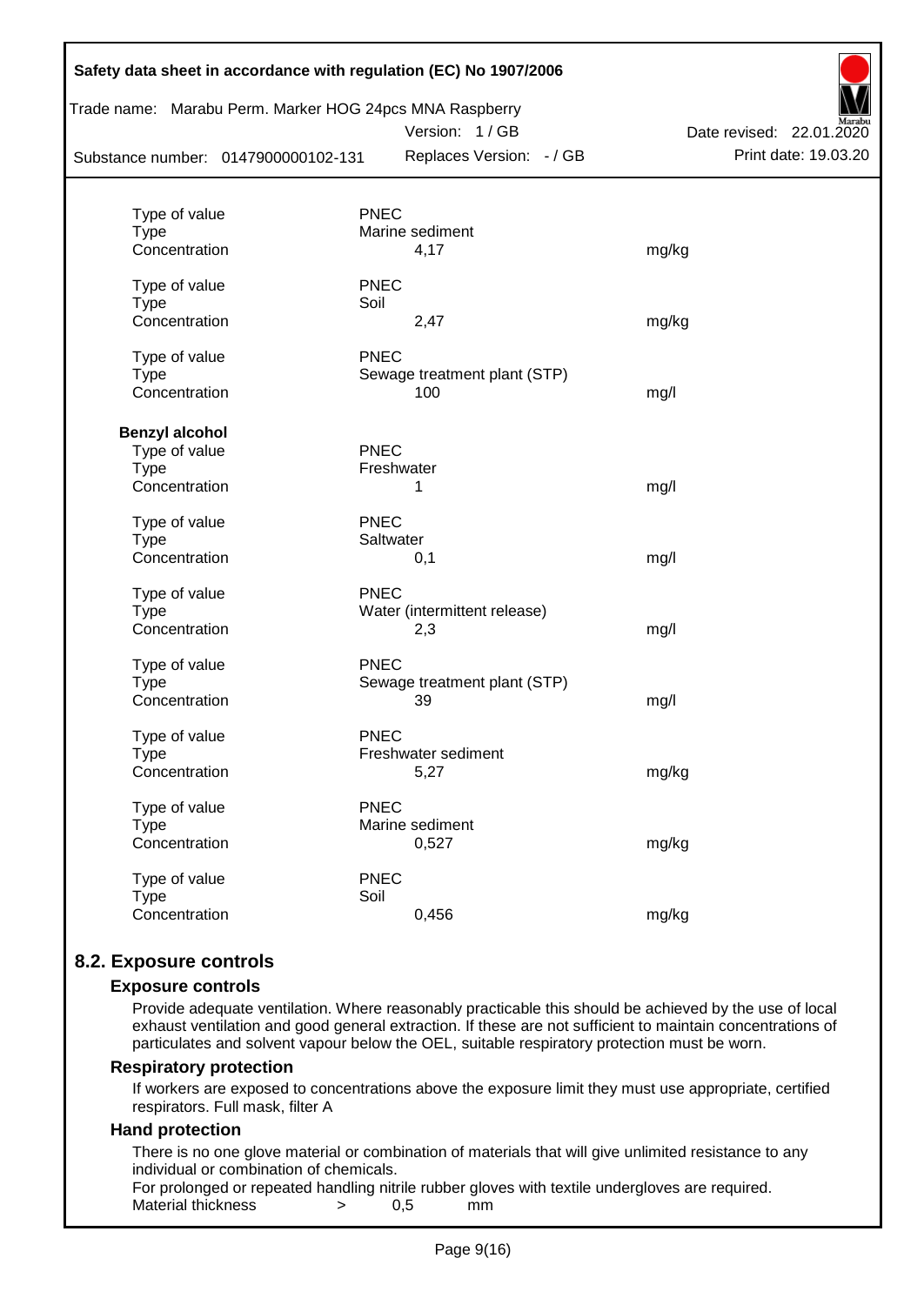| Safety data sheet in accordance with regulation (EC) No 1907/2006                                                                                                                                                                                                                                                                                                                                                                                                                                    |                                                 |     |     |                                                                                                                                                                                                            |
|------------------------------------------------------------------------------------------------------------------------------------------------------------------------------------------------------------------------------------------------------------------------------------------------------------------------------------------------------------------------------------------------------------------------------------------------------------------------------------------------------|-------------------------------------------------|-----|-----|------------------------------------------------------------------------------------------------------------------------------------------------------------------------------------------------------------|
| Trade name: Marabu Perm. Marker HOG 24pcs MNA Raspberry                                                                                                                                                                                                                                                                                                                                                                                                                                              | Version: 1/GB                                   |     |     | Date revised: 22.01.2020                                                                                                                                                                                   |
|                                                                                                                                                                                                                                                                                                                                                                                                                                                                                                      | Replaces Version: - / GB                        |     |     | Print date: 19.03.20                                                                                                                                                                                       |
| Substance number: 0147900000102-131                                                                                                                                                                                                                                                                                                                                                                                                                                                                  |                                                 |     |     |                                                                                                                                                                                                            |
| Breakthrough time<br>$\,<\,$<br>The breakthrough time must be greater than the end use time of the product.<br>replacement must be followed.<br>Gloves should be replaced regularly and if there is any sign of damage to the glove material.<br>Always ensure that gloves are free from defects and that they are stored and used correctly.<br>maintenance.<br>Barrier creams may help to protect the exposed areas of the skin, they should however not be applied<br>once exposure has occurred. | 30                                              | min |     | The instructions and information provided by the glove manufacturer on use, storage, maintenance and<br>The performance or effectiveness of the glove may be reduced by physical/ chemical damage and poor |
| Eye protection                                                                                                                                                                                                                                                                                                                                                                                                                                                                                       |                                                 |     |     |                                                                                                                                                                                                            |
| Use safety eyewear designed to protect against splash of liquids.                                                                                                                                                                                                                                                                                                                                                                                                                                    |                                                 |     |     |                                                                                                                                                                                                            |
| <b>Body protection</b>                                                                                                                                                                                                                                                                                                                                                                                                                                                                               |                                                 |     |     |                                                                                                                                                                                                            |
| Cotton or cotton/synthetic overalls or coveralls are normally suitable.                                                                                                                                                                                                                                                                                                                                                                                                                              |                                                 |     |     |                                                                                                                                                                                                            |
|                                                                                                                                                                                                                                                                                                                                                                                                                                                                                                      |                                                 |     |     |                                                                                                                                                                                                            |
| <b>SECTION 9: Physical and chemical properties</b>                                                                                                                                                                                                                                                                                                                                                                                                                                                   |                                                 |     |     |                                                                                                                                                                                                            |
| 9.1. Information on basic physical and chemical properties                                                                                                                                                                                                                                                                                                                                                                                                                                           |                                                 |     |     |                                                                                                                                                                                                            |
| Form                                                                                                                                                                                                                                                                                                                                                                                                                                                                                                 | liquid                                          |     |     |                                                                                                                                                                                                            |
| <b>Colour</b><br><b>Odour</b>                                                                                                                                                                                                                                                                                                                                                                                                                                                                        | coloured                                        |     |     |                                                                                                                                                                                                            |
|                                                                                                                                                                                                                                                                                                                                                                                                                                                                                                      | mild, alcoholic                                 |     |     |                                                                                                                                                                                                            |
| <b>Odour threshold</b>                                                                                                                                                                                                                                                                                                                                                                                                                                                                               |                                                 |     |     |                                                                                                                                                                                                            |
| Remarks                                                                                                                                                                                                                                                                                                                                                                                                                                                                                              | No data available                               |     |     |                                                                                                                                                                                                            |
| pH value                                                                                                                                                                                                                                                                                                                                                                                                                                                                                             |                                                 |     |     |                                                                                                                                                                                                            |
| Value                                                                                                                                                                                                                                                                                                                                                                                                                                                                                                | 5,5                                             | to  | 7,5 |                                                                                                                                                                                                            |
| <b>Melting point</b><br>Remarks                                                                                                                                                                                                                                                                                                                                                                                                                                                                      | not determined                                  |     |     |                                                                                                                                                                                                            |
| <b>Freezing point</b>                                                                                                                                                                                                                                                                                                                                                                                                                                                                                |                                                 |     |     |                                                                                                                                                                                                            |
| Remarks                                                                                                                                                                                                                                                                                                                                                                                                                                                                                              | not determined                                  |     |     |                                                                                                                                                                                                            |
| Initial boiling point and boiling range                                                                                                                                                                                                                                                                                                                                                                                                                                                              |                                                 |     |     |                                                                                                                                                                                                            |
| Value                                                                                                                                                                                                                                                                                                                                                                                                                                                                                                | 80                                              | to  | 90  | $\rm ^{\circ}C$                                                                                                                                                                                            |
| <b>Flash point</b>                                                                                                                                                                                                                                                                                                                                                                                                                                                                                   |                                                 |     |     |                                                                                                                                                                                                            |
| Value                                                                                                                                                                                                                                                                                                                                                                                                                                                                                                | 35                                              |     |     | °C                                                                                                                                                                                                         |
| Method                                                                                                                                                                                                                                                                                                                                                                                                                                                                                               | ASTM D 6450 (CCCFP)                             |     |     |                                                                                                                                                                                                            |
| Evaporation rate (ether $= 1$ ) :                                                                                                                                                                                                                                                                                                                                                                                                                                                                    |                                                 |     |     |                                                                                                                                                                                                            |
| Remarks                                                                                                                                                                                                                                                                                                                                                                                                                                                                                              | not determined                                  |     |     |                                                                                                                                                                                                            |
| <b>Flammability (solid, gas)</b><br>Not applicable                                                                                                                                                                                                                                                                                                                                                                                                                                                   |                                                 |     |     |                                                                                                                                                                                                            |
| Upper/lower flammability or explosive limits                                                                                                                                                                                                                                                                                                                                                                                                                                                         |                                                 |     |     |                                                                                                                                                                                                            |
| Lower explosion limit<br>Upper explosion limit<br>Source                                                                                                                                                                                                                                                                                                                                                                                                                                             | 1,5<br>appr.<br>15<br>appr.<br>Literature value |     |     | %(V)<br>$%$ (V)                                                                                                                                                                                            |
| <b>Vapour density</b>                                                                                                                                                                                                                                                                                                                                                                                                                                                                                |                                                 |     |     |                                                                                                                                                                                                            |
| Remarks                                                                                                                                                                                                                                                                                                                                                                                                                                                                                              | not determined                                  |     |     |                                                                                                                                                                                                            |
| <b>Density</b>                                                                                                                                                                                                                                                                                                                                                                                                                                                                                       |                                                 |     |     |                                                                                                                                                                                                            |
| Remarks                                                                                                                                                                                                                                                                                                                                                                                                                                                                                              | not determined                                  |     |     |                                                                                                                                                                                                            |
| Solubility in water                                                                                                                                                                                                                                                                                                                                                                                                                                                                                  |                                                 |     |     |                                                                                                                                                                                                            |
| Remarks                                                                                                                                                                                                                                                                                                                                                                                                                                                                                              | partially miscible                              |     |     |                                                                                                                                                                                                            |
| <b>Partition coefficient: n-octanol/water</b>                                                                                                                                                                                                                                                                                                                                                                                                                                                        |                                                 |     |     |                                                                                                                                                                                                            |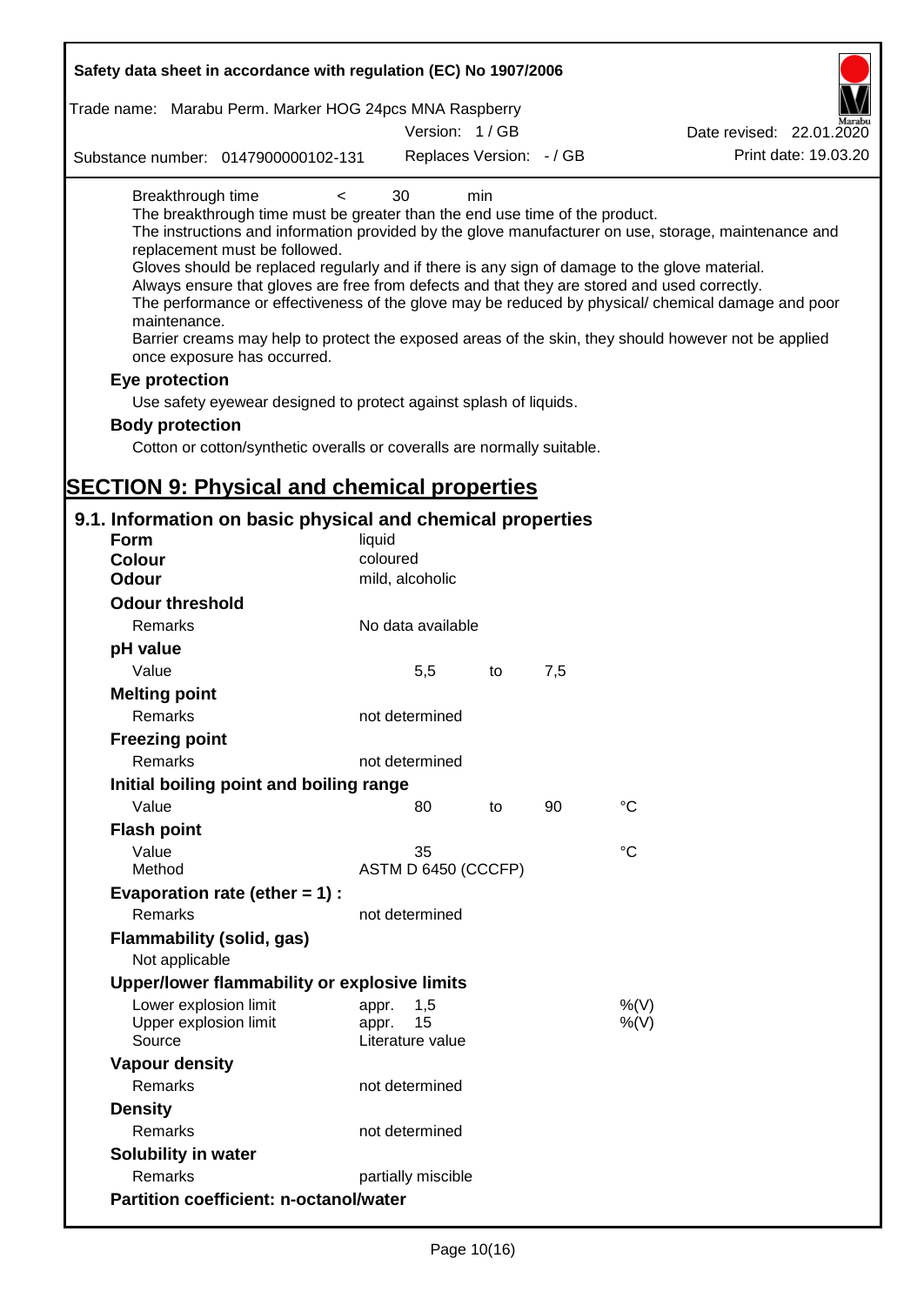| Safety data sheet in accordance with regulation (EC) No 1907/2006 |                                                                                                                                                                       |                                                                   |    |   |             |                                                                                                        |  |
|-------------------------------------------------------------------|-----------------------------------------------------------------------------------------------------------------------------------------------------------------------|-------------------------------------------------------------------|----|---|-------------|--------------------------------------------------------------------------------------------------------|--|
| Trade name: Marabu Perm. Marker HOG 24pcs MNA Raspberry           |                                                                                                                                                                       | Version: 1/GB                                                     |    |   |             | Date revised: 22.01.2020                                                                               |  |
| Substance number: 0147900000102-131                               |                                                                                                                                                                       | Replaces Version: - / GB                                          |    |   |             | Print date: 19.03.20                                                                                   |  |
| Remarks                                                           |                                                                                                                                                                       | Not applicable                                                    |    |   |             |                                                                                                        |  |
| Ignition temperature                                              |                                                                                                                                                                       |                                                                   |    |   |             |                                                                                                        |  |
| Value                                                             | appr.                                                                                                                                                                 | 287                                                               |    |   | $^{\circ}C$ |                                                                                                        |  |
| Source                                                            |                                                                                                                                                                       | Literature value                                                  |    |   |             |                                                                                                        |  |
| <b>Viscosity</b>                                                  |                                                                                                                                                                       |                                                                   |    |   |             |                                                                                                        |  |
| Value                                                             |                                                                                                                                                                       | 3                                                                 | to | 6 | mPa.s       |                                                                                                        |  |
| <b>Efflux time</b>                                                |                                                                                                                                                                       |                                                                   |    |   |             |                                                                                                        |  |
| Remarks                                                           |                                                                                                                                                                       | not determined                                                    |    |   |             |                                                                                                        |  |
| <b>Explosive properties</b>                                       |                                                                                                                                                                       |                                                                   |    |   |             |                                                                                                        |  |
| evaluation                                                        | no                                                                                                                                                                    |                                                                   |    |   |             |                                                                                                        |  |
| <b>Oxidising properties</b>                                       |                                                                                                                                                                       |                                                                   |    |   |             |                                                                                                        |  |
| evaluation                                                        |                                                                                                                                                                       | None known                                                        |    |   |             |                                                                                                        |  |
| 9.2. Other information                                            |                                                                                                                                                                       |                                                                   |    |   |             |                                                                                                        |  |
| <b>Other information</b>                                          |                                                                                                                                                                       |                                                                   |    |   |             |                                                                                                        |  |
|                                                                   |                                                                                                                                                                       |                                                                   |    |   |             | The physical specifications are approximate values and refer to the used safety relevant component(s). |  |
|                                                                   |                                                                                                                                                                       |                                                                   |    |   |             |                                                                                                        |  |
| <b>SECTION 10: Stability and reactivity</b>                       |                                                                                                                                                                       |                                                                   |    |   |             |                                                                                                        |  |
| 10.1. Reactivity                                                  | No hazardous reactions when stored and handled according to prescribed instructions.                                                                                  |                                                                   |    |   |             |                                                                                                        |  |
| 10.2. Chemical stability                                          | Stable under recommended storage and handling conditions (see section 7).                                                                                             |                                                                   |    |   |             |                                                                                                        |  |
|                                                                   | 10.3. Possibility of hazardous reactions<br>Keep away from oxidising agents, strongly alkaline and strongly acid materials in order to avoid<br>exothermic reactions. |                                                                   |    |   |             |                                                                                                        |  |
| 10.4. Conditions to avoid                                         | When exposed to high temperatures may produce hazardous decomposition products.                                                                                       |                                                                   |    |   |             |                                                                                                        |  |
| 10.5. Incompatible materials                                      | No hazardous reactions when stored and handled according to prescribed instructions.                                                                                  |                                                                   |    |   |             |                                                                                                        |  |
|                                                                   | 10.6. Hazardous decomposition products                                                                                                                                |                                                                   |    |   |             |                                                                                                        |  |
|                                                                   | See chapter 5.2 (Firefighting measures - Special hazards arising from the substance or mixture).                                                                      |                                                                   |    |   |             |                                                                                                        |  |
| <b>SECTION 11: Toxicological information</b>                      |                                                                                                                                                                       |                                                                   |    |   |             |                                                                                                        |  |
|                                                                   | 11.1. Information on toxicological effects                                                                                                                            |                                                                   |    |   |             |                                                                                                        |  |
| <b>Acute oral toxicity</b>                                        |                                                                                                                                                                       |                                                                   |    |   |             |                                                                                                        |  |
| <b>ATE</b>                                                        | $\geq$                                                                                                                                                                | 2.000                                                             |    |   | mg/kg       |                                                                                                        |  |
| Method                                                            |                                                                                                                                                                       | calculated value (Regulation (EC) No. 1272/2008)                  |    |   |             |                                                                                                        |  |
|                                                                   | <b>Acute oral toxicity (Components)</b>                                                                                                                               |                                                                   |    |   |             |                                                                                                        |  |
| 1-Methoxy-2-propanol                                              |                                                                                                                                                                       |                                                                   |    |   |             |                                                                                                        |  |
| <b>Species</b>                                                    | rat                                                                                                                                                                   |                                                                   |    |   |             |                                                                                                        |  |
| LD50                                                              |                                                                                                                                                                       | 5200                                                              |    |   | mg/kg       |                                                                                                        |  |
| <b>Benzyl alcohol</b><br><b>Species</b>                           | rat                                                                                                                                                                   |                                                                   |    |   |             |                                                                                                        |  |
| LD50                                                              |                                                                                                                                                                       | 1620                                                              |    |   | mg/kg       |                                                                                                        |  |
| <b>Acute dermal toxicity</b>                                      |                                                                                                                                                                       |                                                                   |    |   |             |                                                                                                        |  |
| Remarks                                                           |                                                                                                                                                                       | Based on available data, the classification criteria are not met. |    |   |             |                                                                                                        |  |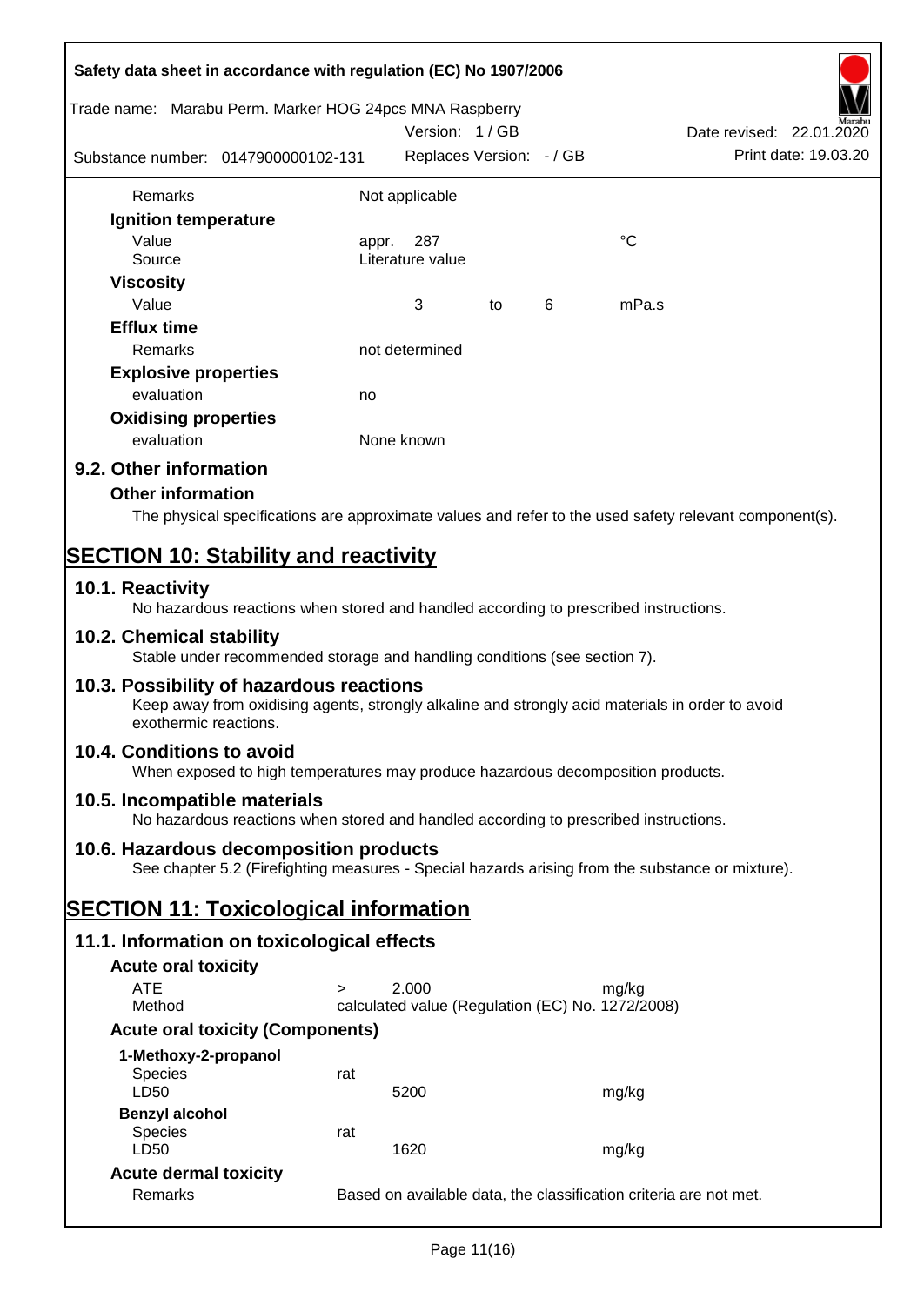| Trade name: Marabu Perm. Marker HOG 24pcs MNA Raspberry<br>Substance number: 0147900000102-131                                                                                                         |                 |       | Version: 1/GB<br>Replaces Version: - / GB |                                                  | Date revised: 22.01.2020<br>Print date: 19.03.20                                                                                                                                                            |
|--------------------------------------------------------------------------------------------------------------------------------------------------------------------------------------------------------|-----------------|-------|-------------------------------------------|--------------------------------------------------|-------------------------------------------------------------------------------------------------------------------------------------------------------------------------------------------------------------|
| <b>Acute dermal toxicity (Components)</b>                                                                                                                                                              |                 |       |                                           |                                                  |                                                                                                                                                                                                             |
| 1-Methoxy-2-propanol                                                                                                                                                                                   |                 |       |                                           |                                                  |                                                                                                                                                                                                             |
| Species                                                                                                                                                                                                | rabbit          |       |                                           |                                                  |                                                                                                                                                                                                             |
| LD50                                                                                                                                                                                                   |                 | 14000 |                                           | mg/kg                                            |                                                                                                                                                                                                             |
| <b>Acute inhalational toxicity</b>                                                                                                                                                                     |                 |       |                                           |                                                  |                                                                                                                                                                                                             |
| <b>ATE</b><br>Administration/Form                                                                                                                                                                      | ><br>Vapors     | 20    |                                           | mg/l                                             |                                                                                                                                                                                                             |
| Method                                                                                                                                                                                                 |                 |       |                                           | calculated value (Regulation (EC) No. 1272/2008) |                                                                                                                                                                                                             |
| Remarks                                                                                                                                                                                                |                 |       |                                           |                                                  | Based on available data, the classification criteria are not met.                                                                                                                                           |
| <b>Acute inhalative toxicity (Components)</b>                                                                                                                                                          |                 |       |                                           |                                                  |                                                                                                                                                                                                             |
| <b>Benzyl alcohol</b>                                                                                                                                                                                  |                 |       |                                           |                                                  |                                                                                                                                                                                                             |
| Species                                                                                                                                                                                                | rat             |       |                                           |                                                  |                                                                                                                                                                                                             |
| LD <sub>0</sub>                                                                                                                                                                                        |                 | 4,178 |                                           | mg/l                                             |                                                                                                                                                                                                             |
| Duration of exposure<br>Administration/Form                                                                                                                                                            | Dust/Mist       | 4     | h                                         |                                                  |                                                                                                                                                                                                             |
| Method                                                                                                                                                                                                 | <b>OECD 403</b> |       |                                           |                                                  |                                                                                                                                                                                                             |
| <b>Benzyl alcohol</b>                                                                                                                                                                                  |                 |       |                                           |                                                  |                                                                                                                                                                                                             |
| Species                                                                                                                                                                                                | rat             |       |                                           |                                                  |                                                                                                                                                                                                             |
| LD50                                                                                                                                                                                                   | $\geq$          | 5     |                                           | mg/l                                             |                                                                                                                                                                                                             |
| Duration of exposure<br>Administration/Form                                                                                                                                                            | Dust/Mist       | 4     | h                                         |                                                  |                                                                                                                                                                                                             |
| Method                                                                                                                                                                                                 | <b>OECD 403</b> |       |                                           |                                                  |                                                                                                                                                                                                             |
| <b>Skin corrosion/irritation</b>                                                                                                                                                                       |                 |       |                                           |                                                  |                                                                                                                                                                                                             |
| Remarks                                                                                                                                                                                                |                 |       |                                           |                                                  | Based on available data, the classification criteria are not met.                                                                                                                                           |
| Serious eye damage/irritation                                                                                                                                                                          |                 |       |                                           |                                                  |                                                                                                                                                                                                             |
| evaluation                                                                                                                                                                                             | irritant        |       |                                           |                                                  |                                                                                                                                                                                                             |
| Remarks                                                                                                                                                                                                |                 |       | The classification criteria are met.      |                                                  |                                                                                                                                                                                                             |
| <b>Sensitization</b>                                                                                                                                                                                   |                 |       |                                           |                                                  |                                                                                                                                                                                                             |
| Remarks                                                                                                                                                                                                |                 |       |                                           |                                                  | Based on available data, the classification criteria are not met.                                                                                                                                           |
| <b>Mutagenicity</b>                                                                                                                                                                                    |                 |       |                                           |                                                  |                                                                                                                                                                                                             |
| Remarks                                                                                                                                                                                                |                 |       |                                           |                                                  | Based on available data, the classification criteria are not met.                                                                                                                                           |
| <b>Reproductive toxicity</b>                                                                                                                                                                           |                 |       |                                           |                                                  |                                                                                                                                                                                                             |
| Remarks                                                                                                                                                                                                |                 |       |                                           |                                                  | Based on available data, the classification criteria are not met.                                                                                                                                           |
| Carcinogenicity                                                                                                                                                                                        |                 |       |                                           |                                                  |                                                                                                                                                                                                             |
| Remarks                                                                                                                                                                                                |                 |       |                                           |                                                  | Based on available data, the classification criteria are not met.                                                                                                                                           |
| <b>Specific Target Organ Toxicity (STOT)</b>                                                                                                                                                           |                 |       |                                           |                                                  |                                                                                                                                                                                                             |
| <b>Single exposure</b>                                                                                                                                                                                 |                 |       |                                           |                                                  |                                                                                                                                                                                                             |
| Remarks                                                                                                                                                                                                |                 |       | The classification criteria are met.      |                                                  |                                                                                                                                                                                                             |
| evaluation                                                                                                                                                                                             |                 |       | May cause drowsiness or dizziness.        |                                                  |                                                                                                                                                                                                             |
| <b>Repeated exposure</b><br>Remarks                                                                                                                                                                    |                 |       |                                           |                                                  |                                                                                                                                                                                                             |
|                                                                                                                                                                                                        |                 |       |                                           |                                                  | Based on available data, the classification criteria are not met.                                                                                                                                           |
| <b>Aspiration hazard</b>                                                                                                                                                                               |                 |       |                                           |                                                  |                                                                                                                                                                                                             |
| Based on available data, the classification criteria are not met.                                                                                                                                      |                 |       |                                           |                                                  |                                                                                                                                                                                                             |
| <b>Experience in practice</b>                                                                                                                                                                          |                 |       |                                           |                                                  |                                                                                                                                                                                                             |
| limit may result in adverse health effects such as mucous membrane and respiratory system irritation<br>dizziness, fatigue, muscular weakness, drowsiness and in extreme cases, loss of consciousness. |                 |       |                                           |                                                  | Exposure to component solvents vapours concentration in excess of the stated occupational exposure<br>and adverse effects on kidney, liver and central nervous system. Symptoms and signs include headache, |

Solvents may cause some of the above effects by absorption through the skin. Repeated or prolonged contact with the mixture may cause removal of natural fat from the skin resulting in non-allergic contact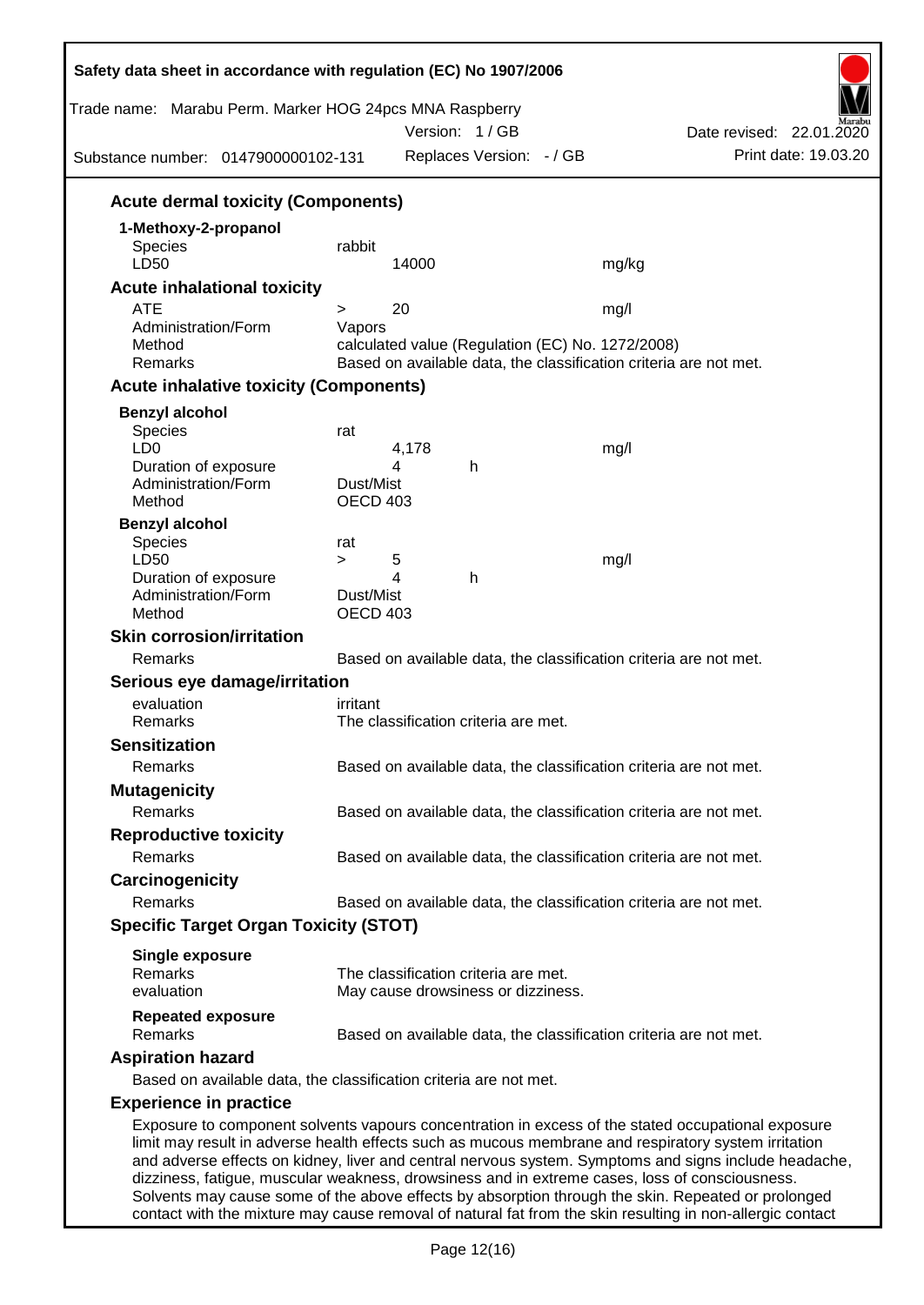| Trade name: Marabu Perm. Marker HOG 24pcs MNA Raspberry                                                                                                                                                                                                                                          |                   |                            |                              |                                                    | W                                                                                                     |
|--------------------------------------------------------------------------------------------------------------------------------------------------------------------------------------------------------------------------------------------------------------------------------------------------|-------------------|----------------------------|------------------------------|----------------------------------------------------|-------------------------------------------------------------------------------------------------------|
|                                                                                                                                                                                                                                                                                                  |                   |                            | Version: 1/GB                |                                                    | Date revised: 22.01.2020                                                                              |
| Substance number: 0147900000102-131                                                                                                                                                                                                                                                              |                   |                            | Replaces Version: - / GB     |                                                    | Print date: 19.03.20                                                                                  |
| dermatitis and absorption through the skin. The liquid splashed in the eyes may cause irritation and<br>known, delayed and immediate effects and also chronic effects of components from short-term and<br>long-term exposure by oral, inhalation and dermal routes of exposure and eye contact. |                   |                            |                              |                                                    | reversible damage. Ingestion may cause nausea, diarrhoea and vomiting. This takes into account, where |
| <b>Other information</b>                                                                                                                                                                                                                                                                         |                   |                            |                              |                                                    |                                                                                                       |
| There are no data available on the mixture itself.<br>The mixture has been assessed following the additivity method of the CLP Regulation (EC) No<br>1272/2008 and classified for toxicological hazards accordingly.                                                                             |                   |                            |                              |                                                    |                                                                                                       |
| <b>SECTION 12: Ecological information</b>                                                                                                                                                                                                                                                        |                   |                            |                              |                                                    |                                                                                                       |
| 12.1. Toxicity                                                                                                                                                                                                                                                                                   |                   |                            |                              |                                                    |                                                                                                       |
| <b>General information</b>                                                                                                                                                                                                                                                                       |                   |                            |                              |                                                    |                                                                                                       |
| There are no data available on the mixture itself. Do not allow to enter drains or water courses. The<br>and is classified for eco-toxicological properties accordingly. See Sections 2 and 3 for details.                                                                                       |                   |                            |                              |                                                    | mixture has been assessed following the summation method of the CLP Regulation (EC) No 1272/2008      |
| <b>Fish toxicity (Components)</b>                                                                                                                                                                                                                                                                |                   |                            |                              |                                                    |                                                                                                       |
| 1-Methoxy-2-propanol<br>Species<br>LC <sub>0</sub>                                                                                                                                                                                                                                               | $\geq$            | 4600                       | golden orfe (Leuciscus idus) | mg/l                                               |                                                                                                       |
| Duration of exposure                                                                                                                                                                                                                                                                             |                   | 96                         | h                            |                                                    |                                                                                                       |
| <b>Daphnia toxicity (Components)</b>                                                                                                                                                                                                                                                             |                   |                            |                              |                                                    |                                                                                                       |
| 1-Methoxy-2-propanol<br>Species<br><b>EC50</b>                                                                                                                                                                                                                                                   |                   | Daphnia magna<br>23300     |                              | mg/l                                               |                                                                                                       |
| Duration of exposure                                                                                                                                                                                                                                                                             |                   | 48                         | h                            |                                                    |                                                                                                       |
| <b>Algae toxicity (Components)</b>                                                                                                                                                                                                                                                               |                   |                            |                              |                                                    |                                                                                                       |
| 1-Methoxy-2-propanol<br>Species<br><b>EC50</b><br>Duration of exposure                                                                                                                                                                                                                           | >                 | Desmodesmus<br>1000<br>168 | h                            | mg/l                                               |                                                                                                       |
| <b>Bacteria toxicity (Components)</b>                                                                                                                                                                                                                                                            |                   |                            |                              |                                                    |                                                                                                       |
| 1-Methoxy-2-propanol                                                                                                                                                                                                                                                                             |                   |                            |                              |                                                    |                                                                                                       |
| Species<br><b>EC50</b>                                                                                                                                                                                                                                                                           | $\geq$            | activated sludge<br>1000   |                              | mg/l                                               |                                                                                                       |
| 12.2. Persistence and degradability                                                                                                                                                                                                                                                              |                   |                            |                              |                                                    |                                                                                                       |
| <b>General information</b><br>No data available                                                                                                                                                                                                                                                  |                   |                            |                              |                                                    |                                                                                                       |
| <b>Biodegradability (Components)</b>                                                                                                                                                                                                                                                             |                   |                            |                              |                                                    |                                                                                                       |
| 1-Methoxy-2-propanol                                                                                                                                                                                                                                                                             |                   |                            |                              |                                                    |                                                                                                       |
| Value                                                                                                                                                                                                                                                                                            |                   | 90                         |                              | %                                                  |                                                                                                       |
| Duration of test<br>evaluation<br>Method                                                                                                                                                                                                                                                         | <b>OECD 301 F</b> | 28                         | d                            | Readily biodegradable (according to OECD criteria) |                                                                                                       |
| 12.3. Bioaccumulative potential                                                                                                                                                                                                                                                                  |                   |                            |                              |                                                    |                                                                                                       |
| <b>General information</b>                                                                                                                                                                                                                                                                       |                   |                            |                              |                                                    |                                                                                                       |
| There are no data available on the mixture itself.                                                                                                                                                                                                                                               |                   |                            |                              |                                                    |                                                                                                       |
| <b>Partition coefficient: n-octanol/water</b>                                                                                                                                                                                                                                                    |                   |                            |                              |                                                    |                                                                                                       |
| Remarks                                                                                                                                                                                                                                                                                          |                   | Not applicable             |                              |                                                    |                                                                                                       |
|                                                                                                                                                                                                                                                                                                  |                   |                            | $D_{\text{max}}$ 49/40)      |                                                    |                                                                                                       |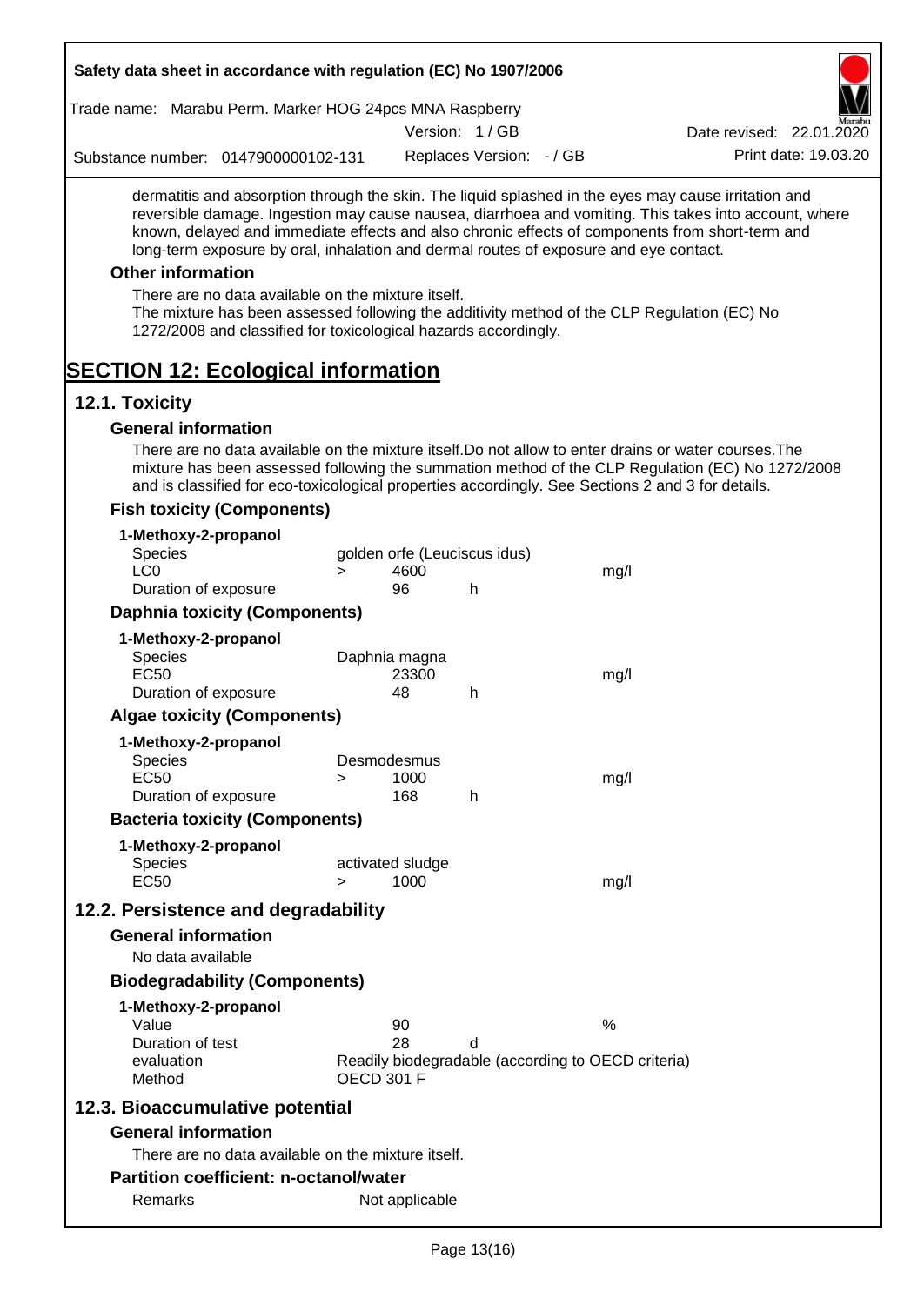Trade name: Marabu Perm. Marker HOG 24pcs MNA Raspberry

Version: 1 / GB

Substance number: 0147900000102-131

Replaces Version:  $-$  / GB Print date: 19.03.20 Date revised: 22.01.2020

# **12.4. Mobility in soil**

# **General information**

There are no data available on the mixture itself.

# **12.5. Results of PBT and vPvB assessment**

# **General information**

There are no data available on the mixture itself.

# **12.6. Other adverse effects**

# **General information**

There are no data available on the mixture itself.

# **SECTION 13: Disposal considerations**

# **13.1. Waste treatment methods**

# **Disposal recommendations for the product**

Do not allow to enter drains or water courses. Wastes and emptied containers should be classified in accordance with relevant national regulation. The European Waste Catalogue classification of this product, when disposed of as waste is EWC waste code 08 03 12\* waste ink containing dangerous substances If this product is mixed with other wastes, the original waste product code may no longer apply and the appropriate code should be assigned. For further information contact your local waste authority.

# **Disposal recommendations for packaging**

Using information provided in this safety data sheet, advice should be obtained from the relevant waste authority on the classification of empty containers. Empty containers must be scrapped or reconditioned.

Not emptied containers are hazardous waste (waste code number 150110).

# **SECTION 14: Transport information**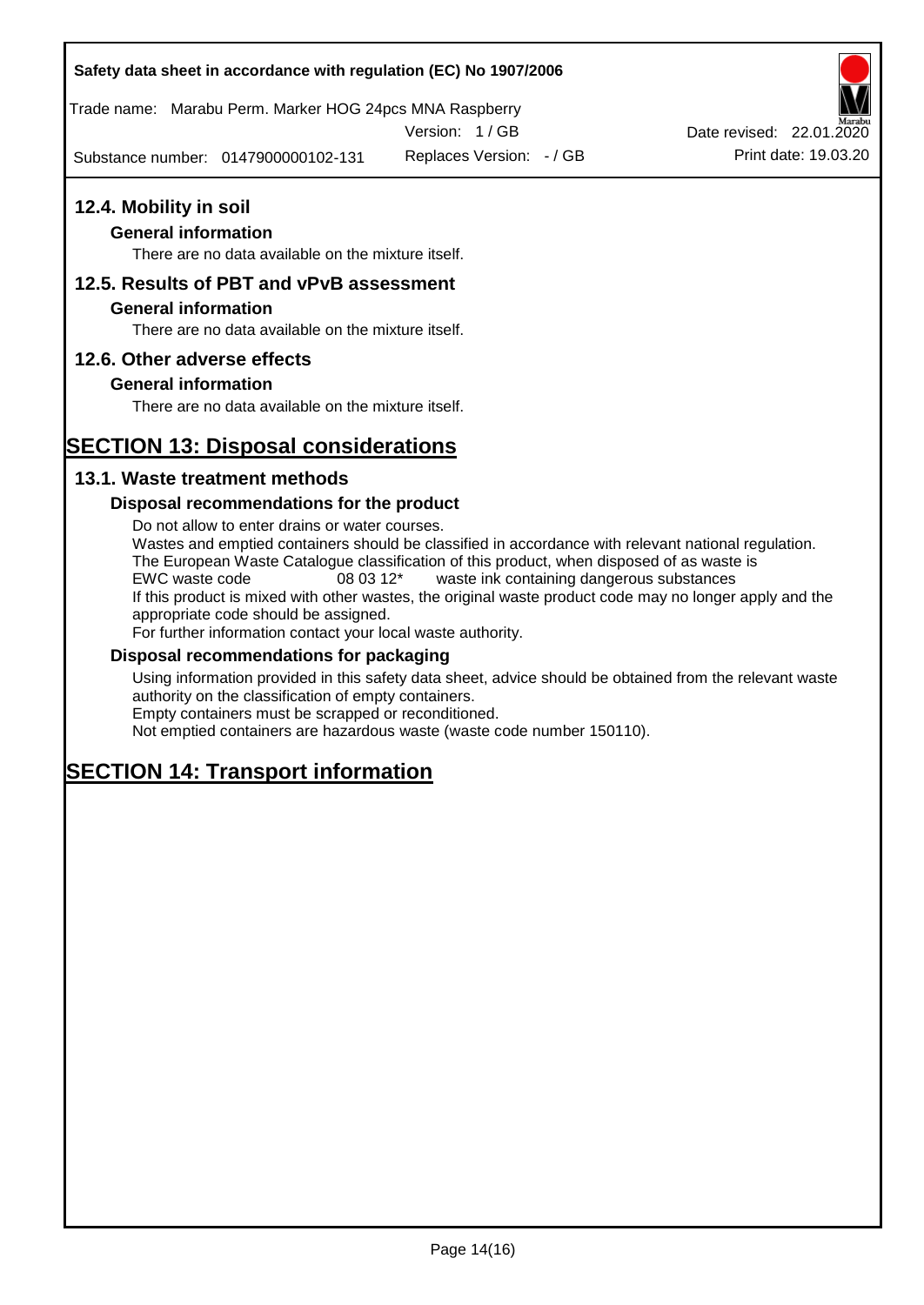# Trade name: Marabu Perm. Marker HOG 24pcs MNA Raspberry





Substance number: 0147900000102-131

|                                     | <b>Land transport ADR/RID</b> | <b>Marine transport</b><br><b>IMDG/GGVSee</b> | Air transport<br><b>ICAO/IATA</b> |
|-------------------------------------|-------------------------------|-----------------------------------------------|-----------------------------------|
| Tunnel restriction code             | D/E                           |                                               |                                   |
| 14.1. UN number                     | 1263                          | 1263                                          | 1263                              |
| 14.2. UN proper shipping name       | <b>PAINT</b>                  | <b>PAINT</b>                                  | <b>PAINT</b>                      |
| 14.3. Transport hazard<br>class(es) | 3                             | 3                                             | 3                                 |
| Label                               |                               |                                               |                                   |
| 14.4. Packing group                 | Ш                             | Ш                                             | Ш                                 |
| Special provision                   | 640E                          |                                               |                                   |
| <b>Limited Quantity</b>             | 5 <sub>1</sub>                |                                               |                                   |
| Transport category                  | 3                             |                                               |                                   |
| 14.5. Environmental hazards         |                               | no                                            |                                   |

# **Information for all modes of transport**

# **14.6. Special precautions for user**

Transport within the user's premises:

Always transport in closed containers that are upright and secure.

Ensure that persons transporting the product know what to do in the event of an accident or spillage.

# **Other information**

**14.7. Transport in bulk according to Annex II of Marpol and the IBC Code** no

# **SECTION 15: Regulatory information**

# **15.1. Safety, health and environmental regulations/legislation specific for the substance or mixture**

# **VOC**

VOC (EU) 75 %

# **Other information**

The product does not contain substances of very high concern (SVHC).

# **15.2. Chemical safety assessment**

For this preparation a chemical safety assessment has not been carried out.

# **SECTION 16: Other information**

**Hazard statements listed in Chapter 3**